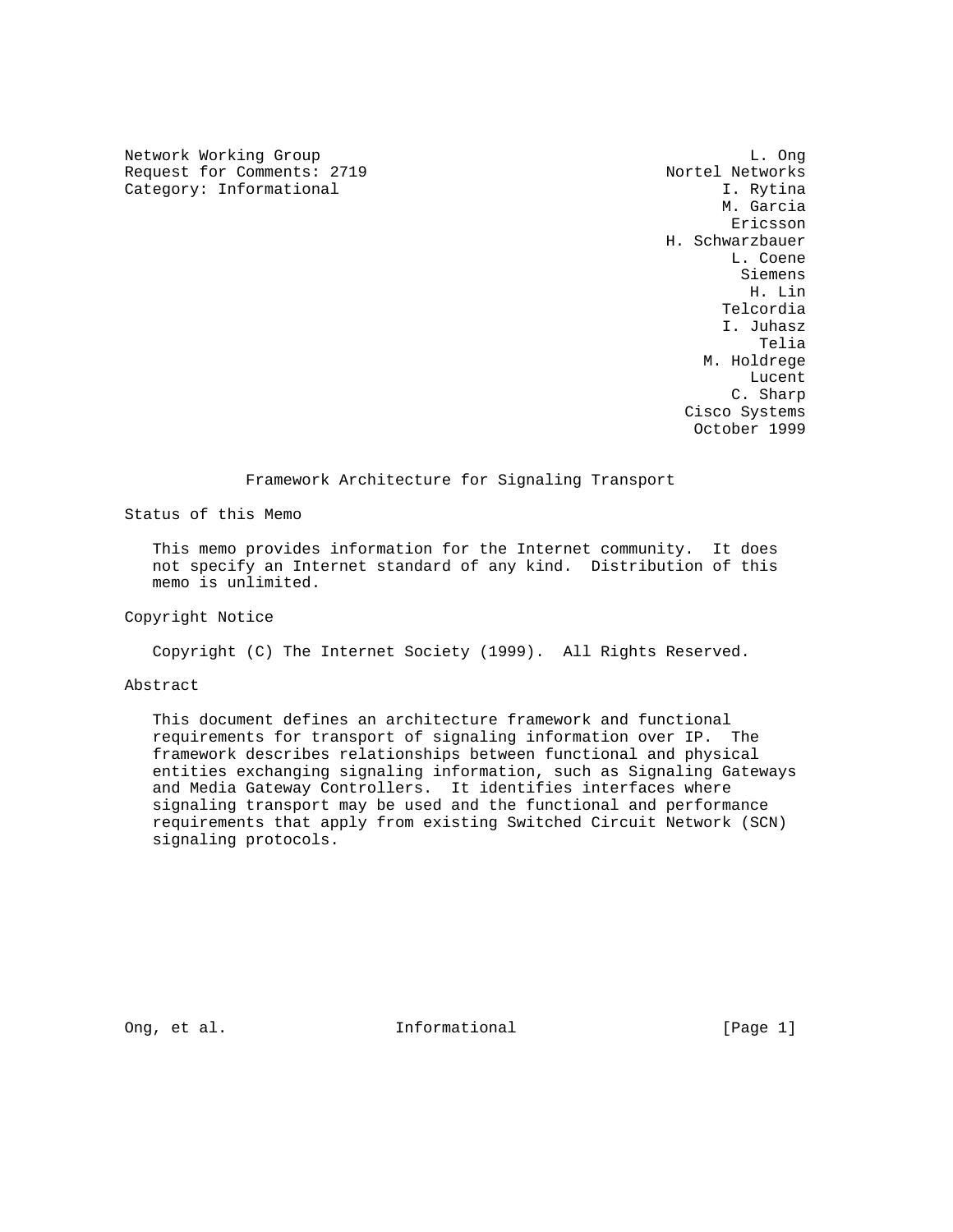# Table of Contents

| 1.3                                                          |
|--------------------------------------------------------------|
| 2.                                                           |
| 2.1                                                          |
| 2.2                                                          |
| 2.3<br>ISDN Interworking for Connection Control8             |
| 2.4                                                          |
|                                                              |
|                                                              |
| 3.2 SS7 access for Media Gateway Control11                   |
|                                                              |
|                                                              |
|                                                              |
|                                                              |
| 4.1 Transport of SCN Signaling Protocols15                   |
| 4.2 Performance of SCN Signaling Protocols17                 |
|                                                              |
| 4.2.2 SS7 MTP Level 3 Requirements17                         |
|                                                              |
|                                                              |
|                                                              |
|                                                              |
|                                                              |
| 6.2 Security Mechanisms Currently Available in IP Networks20 |
|                                                              |
|                                                              |
|                                                              |
|                                                              |
|                                                              |

# 1. Introduction

## 1.1 Overview

 This document defines an architecture framework for transport of message-based signaling protocols over IP networks. The scope of this work includes definition of encapsulation methods, end-to-end protocol mechanisms and use of existing IP capabilities to support the functional and performance requirements for signaling transport.

 The framework portion describes the relationships between functional and physical entities used in signaling transport, including the framework for control of Media Gateways, and other scenarios where signaling transport may be required.

Ong, et al. Informational [Page 2]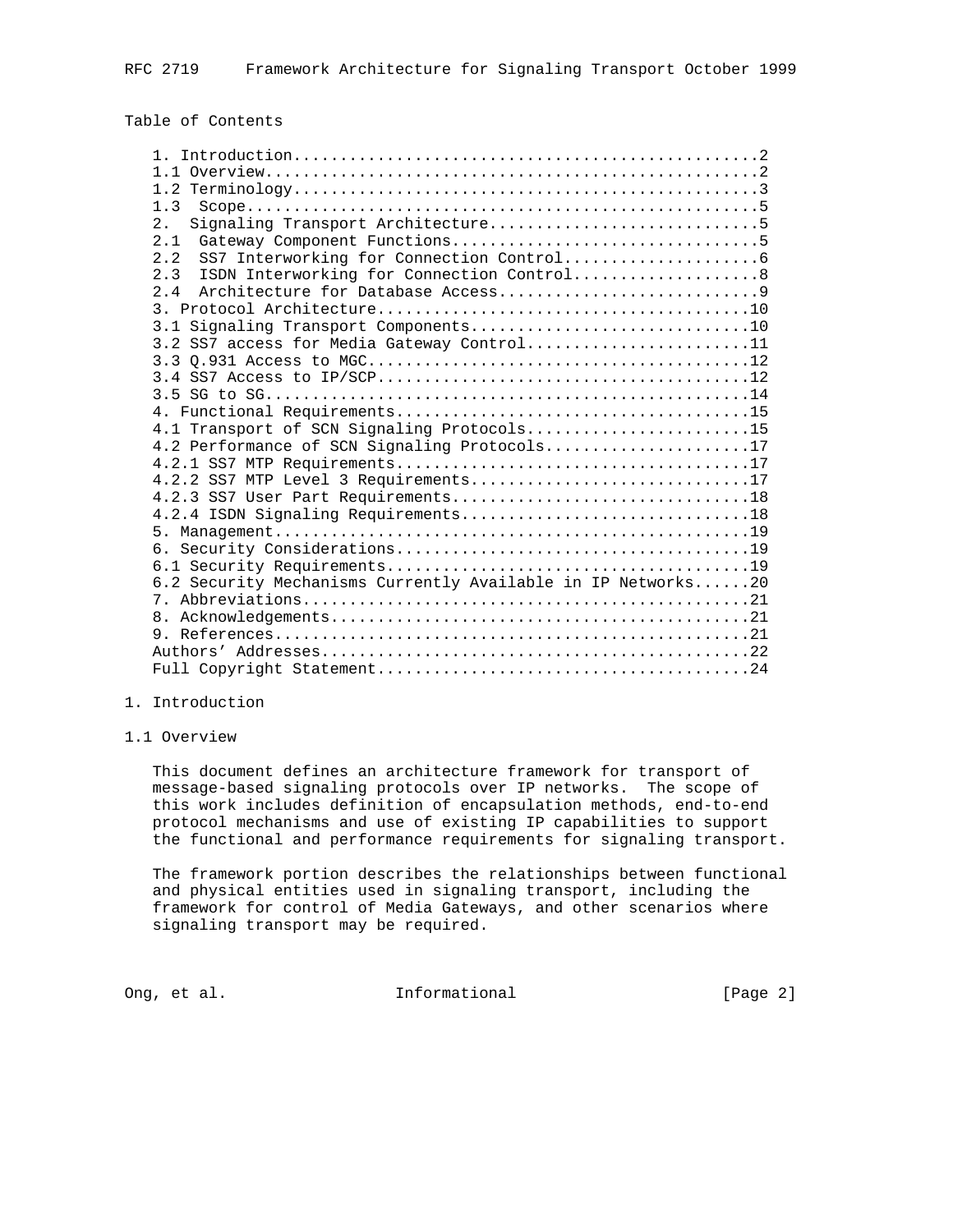The requirements portion describes functional and performance requirements for signaling transport such as flow control, in sequence delivery and other functions that may be required for specific SCN signaling protocols.

## 1.2 Terminology

The following are general terms are used in this document:

Backhaul:

 Backhaul refers to the transport of signaling from the point of interface for the associated data stream (i.e., SG function in the MGU) back to the point of call processing (i.e., the MGCU), if this is not local.

Signaling Transport (SIG):

 SIG refers to a protocol stack for transport of SCN signaling protocols over an IP network. It will support standard primitives to interface with an unmodified SCN signaling application being transported, and supplements a standard IP transport protocol underneath with functions designed to meet transport requirements for SCN signaling.

Switched Circuit Network (SCN):

 The term SCN is used to refer to a network that carries traffic within channelized bearers of pre-defined sizes. Examples include Public Switched Telephone Networks (PSTNs) and Public Land Mobile Networks (PLMNs). Examples of signaling protocols used in SCN include Q.931, SS7 MTP Level 3 and SS7 Application/User parts.

 The following are terms for functional entities relating to signaling transport in a distributed gateway model.

Media Gateway (MG):

 A MG terminates SCN media streams, packetizes the media data,, if it is not already packetized, and delivers packetized traffic to the packet network. It performs these functions in reverse order for media streams flowing from the packet network to the SCN.

Ong, et al. 10. Informational 1. [Page 3]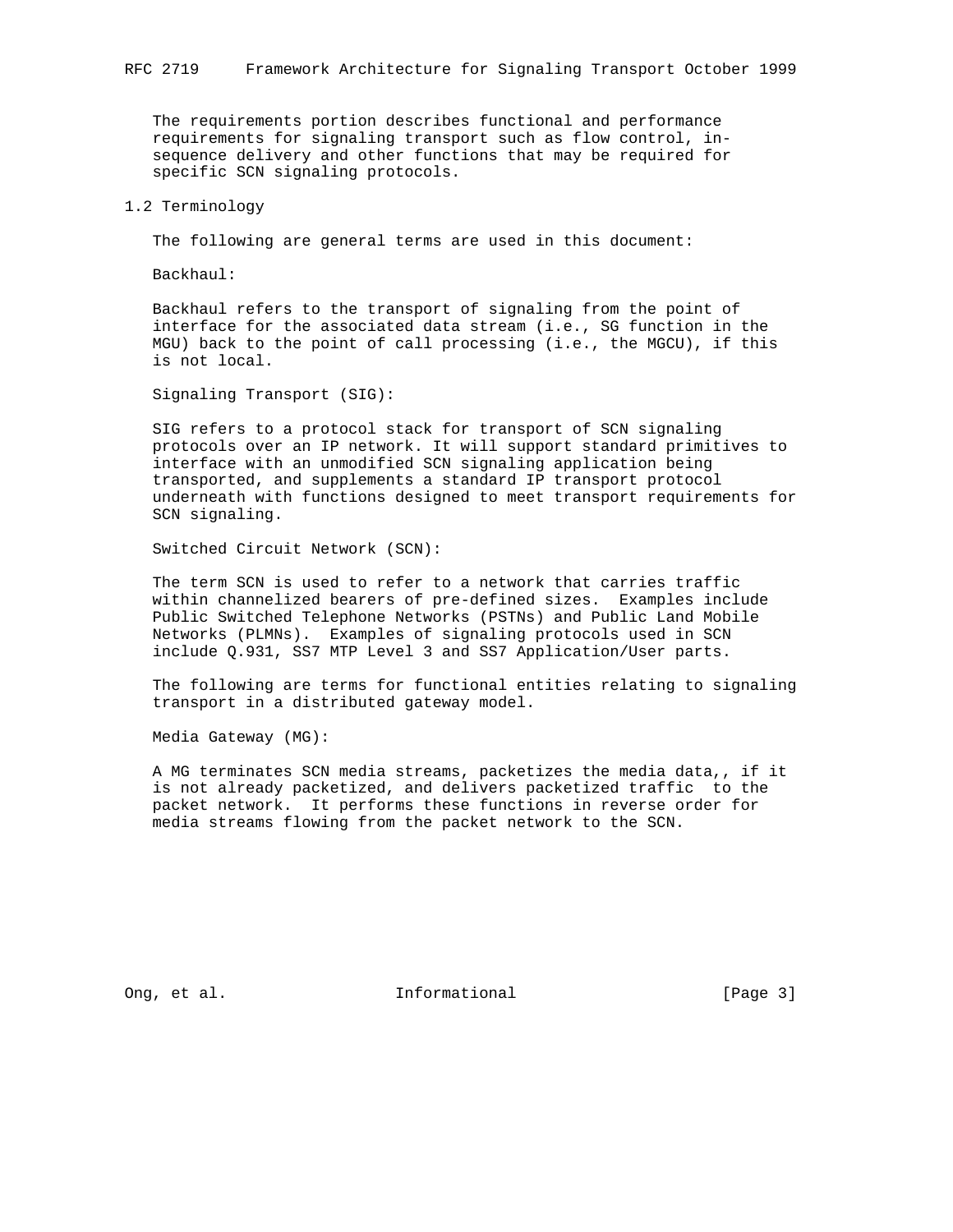Media Gateway Controller (MGC):

 An MGC handles the registration and management of resources at the MG. The MGC may have the ability to authorize resource usage based on local policy. For signaling transport purposes, the MGC serves as a possible termination and origination point for SCN application protocols, such as SS7 ISDN User Part and Q.931/DSS1.

Signaling Gateway (SG):

 An SG is a signaling agent that receives/sends SCN native signaling at the edge of the IP network. The SG function may relay, translate or terminate SS7 signaling in an SS7-Internet Gateway. The SG function may also be co-resident with the MG function to process SCN signaling associated with line or trunk terminations controlled by the MG (e.g., signaling backhaul).

 The following are terms for physical entities relating to signaling transport in a distributed gateway model:

Media Gateway Unit (MGU)

 An MG-Unit is a physical entity that contains the MG function. It may contain other functions, esp. an SG function for handling facility-associated signaling.

Media Gateway Control Unit (MGCU)

An MGC-Unit is a physical entity containing the MGC function.

Signaling Gateway Unit (SGU)

An SG-Unit is a physical entity containing the SG function.

Signaling End Point (SEP):

 This is a node in an SS7 network that originates or terminates signaling messages. One example is a central office switch.

Signal Transfer Point (STP):

 This is a node in an SS7 network that routes signaling messages based on their destination point code in the SS7 network.

Ong, et al. 10. Informational 1. [Page 4]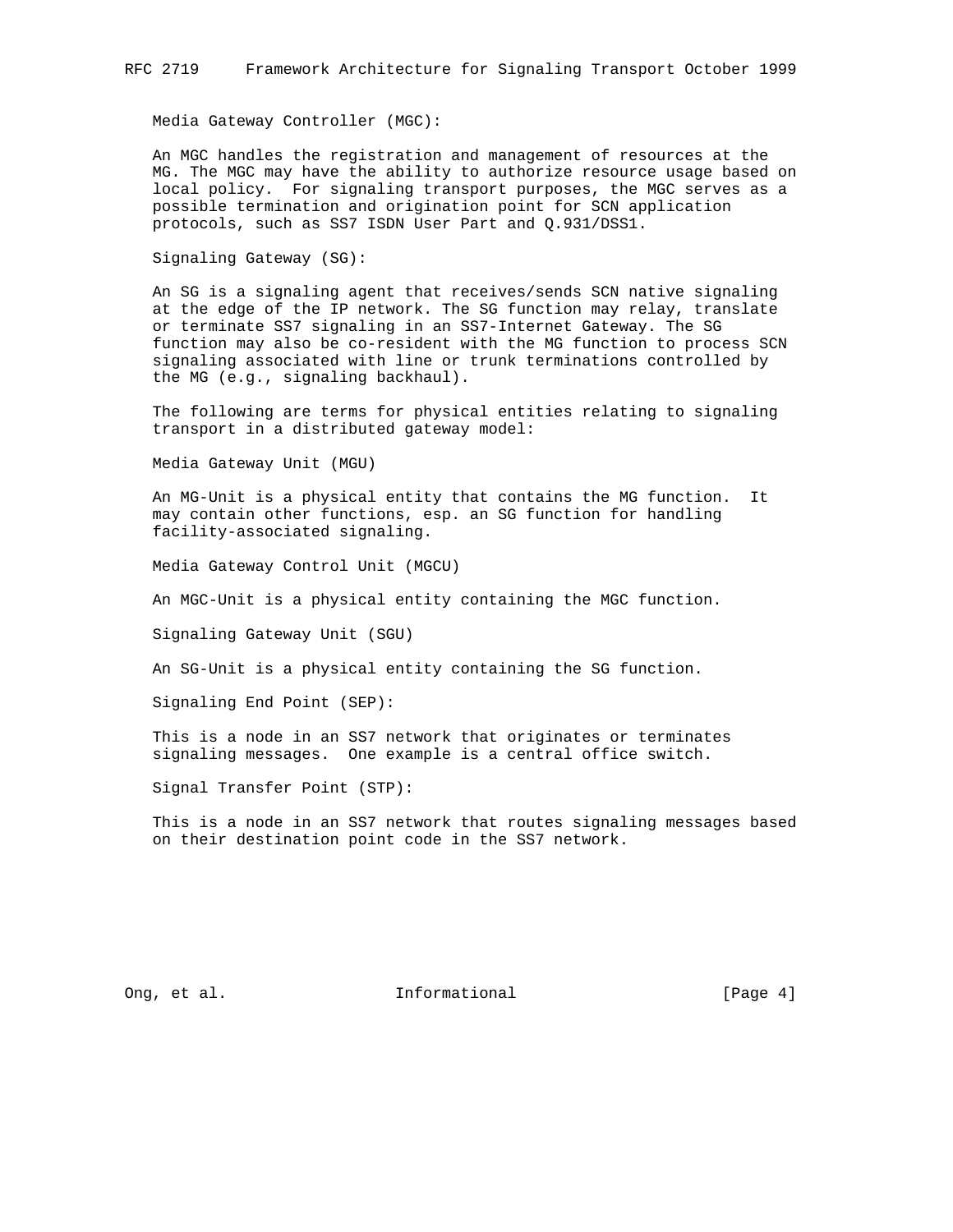## 1.3 Scope

 Signaling transport provides transparent transport of message-based signaling protocols over IP networks. The scope of this work includes definition of encapsulation methods, end-to-end protocol mechanisms and use of IP capabilities to support the functional and performance requirements for signaling.

 Signaling transport shall be used for transporting SCN signaling between a Signaling Gateway Unit and Media Gateway Controller Unit. Signaling transport may also be used for transport of message-based signaling between a Media Gateway Unit and Media Gateway Controller Unit, between dispersed Media Gateway Controller Units, and between two Signaling Gateway Units connecting signaling endpoints or signal transfer points in the SCN.

 Signaling transport will be defined in such a way as to support encapsulation and carriage of a variety of SCN protocols. It is defined in such a way as to be independent of any SCN protocol translation functions taking place at the endpoints of the signaling transport, since its function is limited to the transport of the SCN protocol.

 Since the function being provided is transparent transport, the following areas are considered outside the scope of the signaling transport work:

- definition of the SCN protocols themselves.
- signaling interworking such as conversion from Channel Associated Signaling (CAS) to message signaling protocols.
- specification of the functions taking place within the SGU or MGU
- in particular, this work does not address whether the SGU provides mediation/interworking, as this is transparent to the transport function.
- similarly, some management and addressing functions taking place within the SGU or MGU are also considered out of scope, such as determination of the destination IP address for signaling, or specific procedures for assessing the performance of the transport session (i.e., testing and proving functions).
- 2. Signaling Transport Architecture
- 2.1 Gateway Component Functions

 Figure 1 defines a commonly defined functional model that separates out the functions of SG, MGC and MG. This model may be implemented in a number of ways, with functions implemented in separate devices or combined in single physical units.

Ong, et al. 10. Informational 1. [Page 5]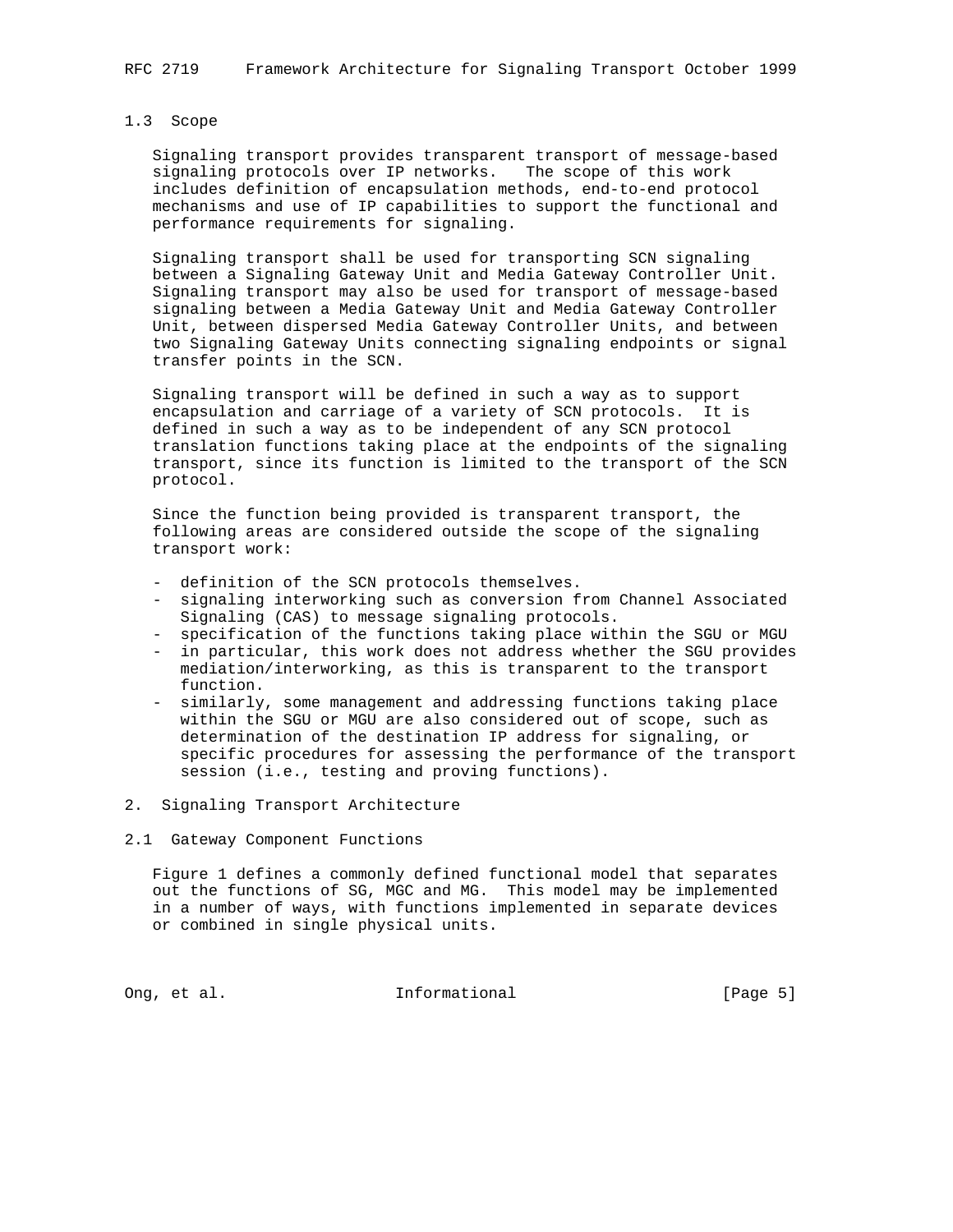Where physical separation exists between functional entities, Signaling Transport can be applied to ensure that SCN signaling information is transported between entities with the required functionality and performance.



Figure 1: Sigtran Functional Model

 As discussed above, the interfaces pertaining to signaling transport include SG to MGC, SG to SG. Signaling transport may potentially be applied to the MGC to MGC or MG to MGC interfaces as well, depending on requirements for transport of the associated signaling protocol.

### 2.2 SS7 Interworking for Connection Control

 Figure 2 below shows some example implementations of these functions in physical entities as used for interworking of SS7 and IP networks for Voice over IP, Voice over ATM, Network Access Servers, etc. No recommendation is made as to functional distribution and many other examples are possible but are not shown to be concise. The use of signaling transport is independent of the implementation.

Ong, et al. **Informational** (Page 6)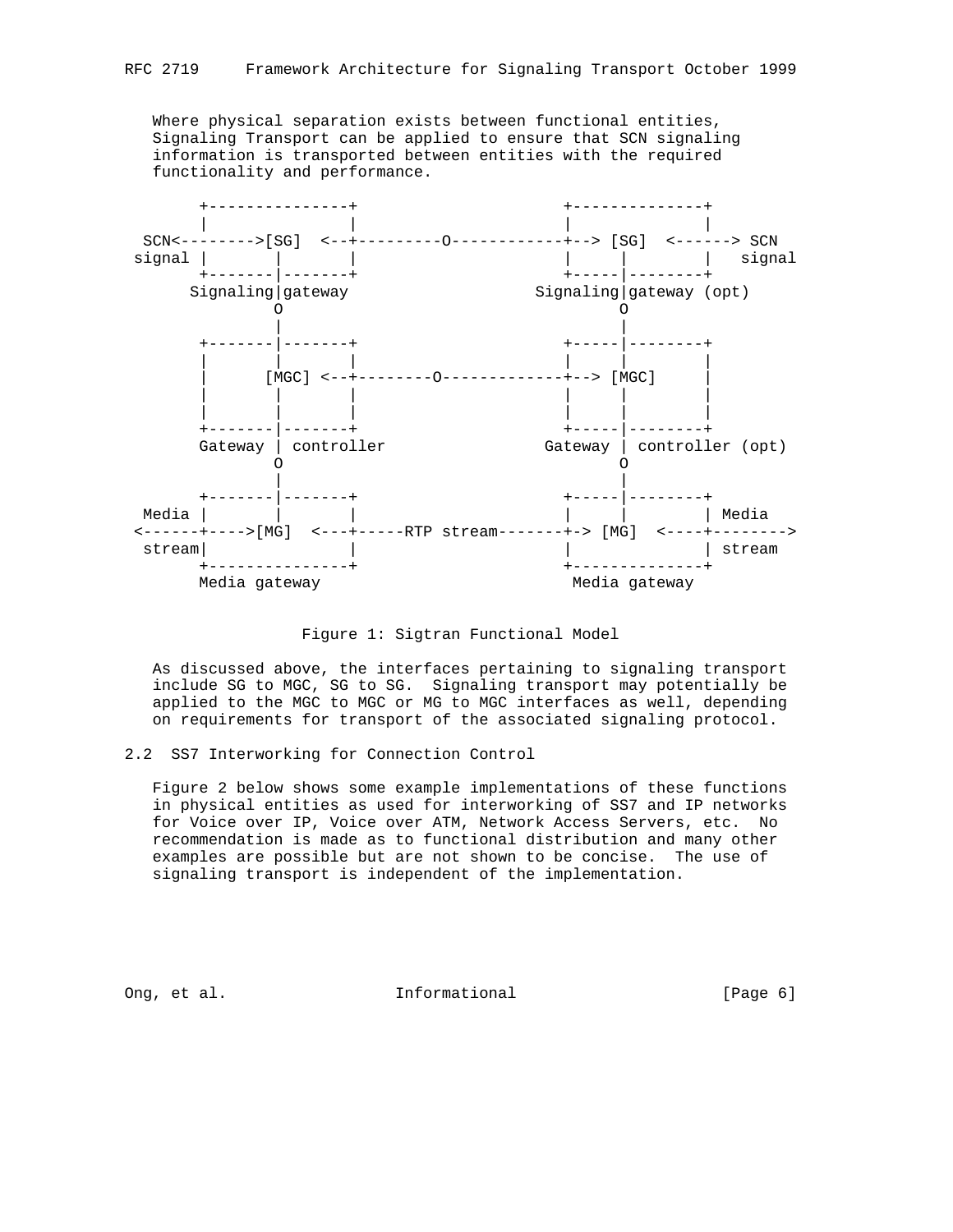For interworking with SS7-controlled SCN networks, the SG terminates the SS7 link and transfers the signaling information to the MGC using signaling transport. The MG terminates the interswitch trunk and controls the trunk based on the control signaling it receives from the MGC. As shown below in case (a), the SG, MGC and MG may be implemented in separate physical units, or as in case (b), the MGC and MG may be implemented in a single physical unit.

 In alternative case (c), a facility-associated SS7 link is terminated by the same device (i.e., the MGU) that terminates the interswitch trunk. In this case, the SG function is co-located with the MG function, as shown below, and signaling transport is used to "backhaul" control signaling to the MGCU.

 Note: SS7 links may also be terminated directly on the MGCU by cross-connecting at the physical level before or at the MGU.



 Notes: ST = Signaling Transport used to carry SCN signaling Figure 2: Example Implementations

Ong, et al. 10. Informational 1. [Page 7]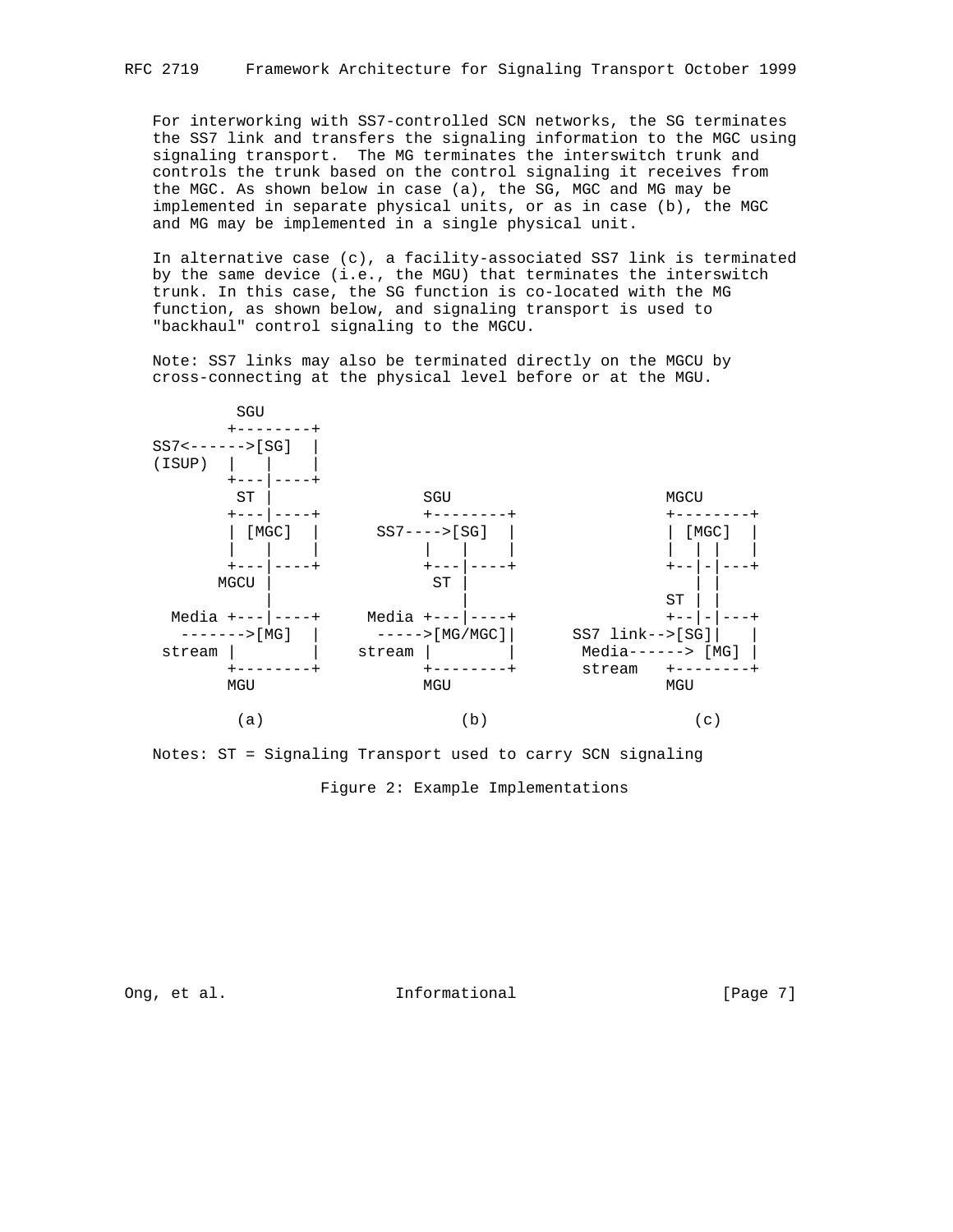In some implementations, the function of the SG may be divided into multiple physical entities to support scaling, signaling network management and addressing concerns. Thus, Signaling Transport can be used between SGs as well as from SG to MGC. This is shown in Figure 3 below.



Figure 3: Multiple SG Case

 In this configuration, there may be more than one MGU handling facility associated signaling (i.e. more than one containing it's own SG function), and only a single SGU. It will therefore be possible to transport one SS7 layer between SG1 and SG2, and another SS7 layer between SG2 and MGC. For example, SG1 could transport MTP3 to SG2, and SG2 could transport ISUP to MGC.

## 2.3 ISDN Interworking for Connection Control

 In ISDN access signaling, the signaling channel is carried along with data channels, so that the SG function for handling Q.931 signaling is co-located with the MG function for handling the data stream. Where Q.931 is then transported to the MGC for call processing, signaling transport would be used between the SG function and MGC. This is shown in Figure 3 below.

Ong, et al. 10. Informational 1. The league 8]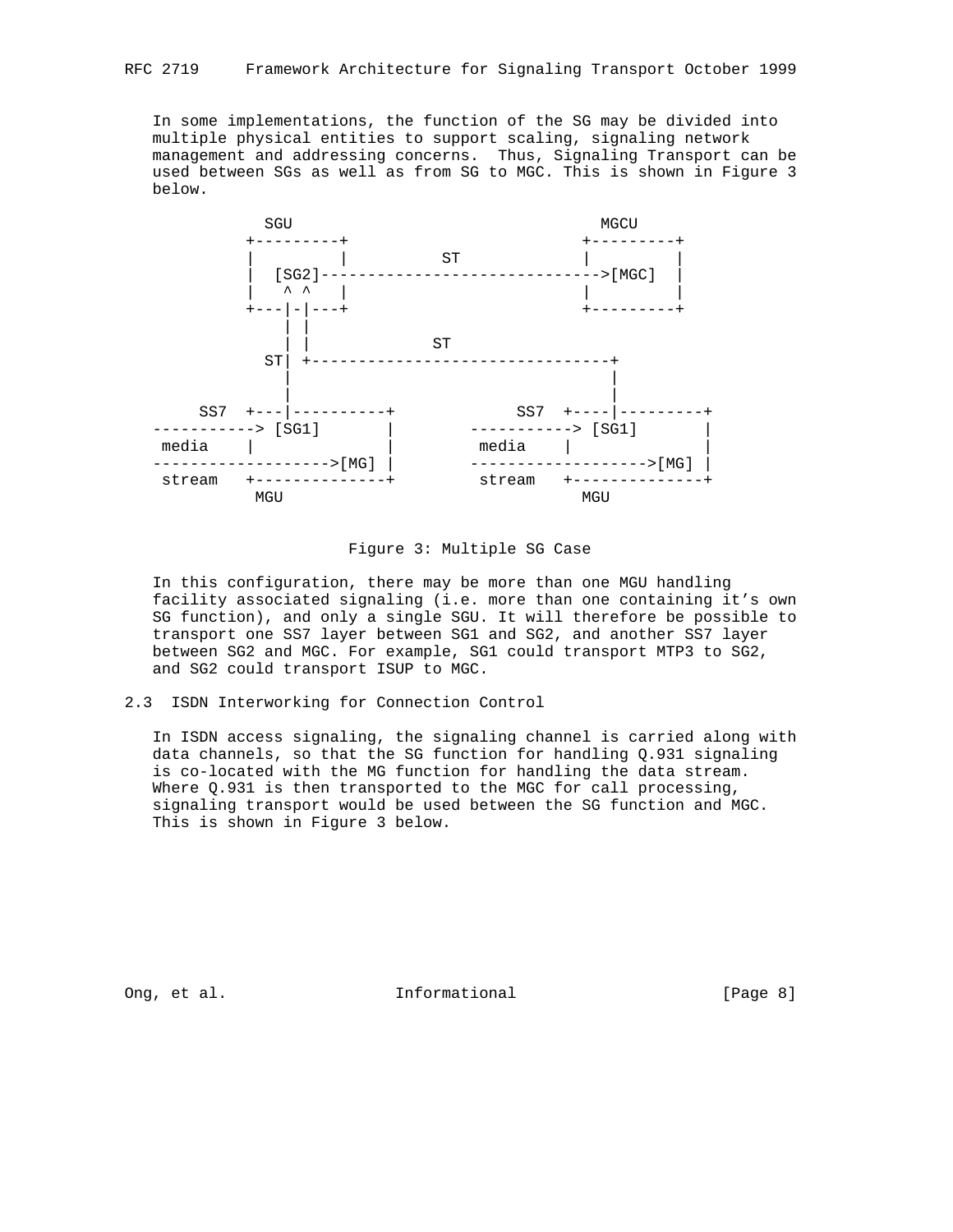

Figure 4: Q.931 transport model

# 2.4 Architecture for Database Access

 Transaction Capabilities (TCAP) is the application part within SS7 that is used for non-circuit-related signaling.

 TCAP signaling within IP networks may be used for cross-access between entities in the SS7 domain and the IP domain, such as, for example:

- access from an SS7 network to a Service Control Point (SCP) in IP.
- access from an SS7 network to an MGC.
- access from an MGC to an SS7 network element.
- access from an IP SCP to an SS7 network element.

A basic functional model for TCAP over IP is shown in Figure 5.

Ong, et al. 1000 and 1000 and 1000 and 1000 and 1000 and 1000 and 1000 and 1000 and 1000 and 1000 and 1000 and 1000 and 1000 and 1000 and 1000 and 1000 and 1000 and 1000 and 1000 and 1000 and 1000 and 1000 and 1000 and 100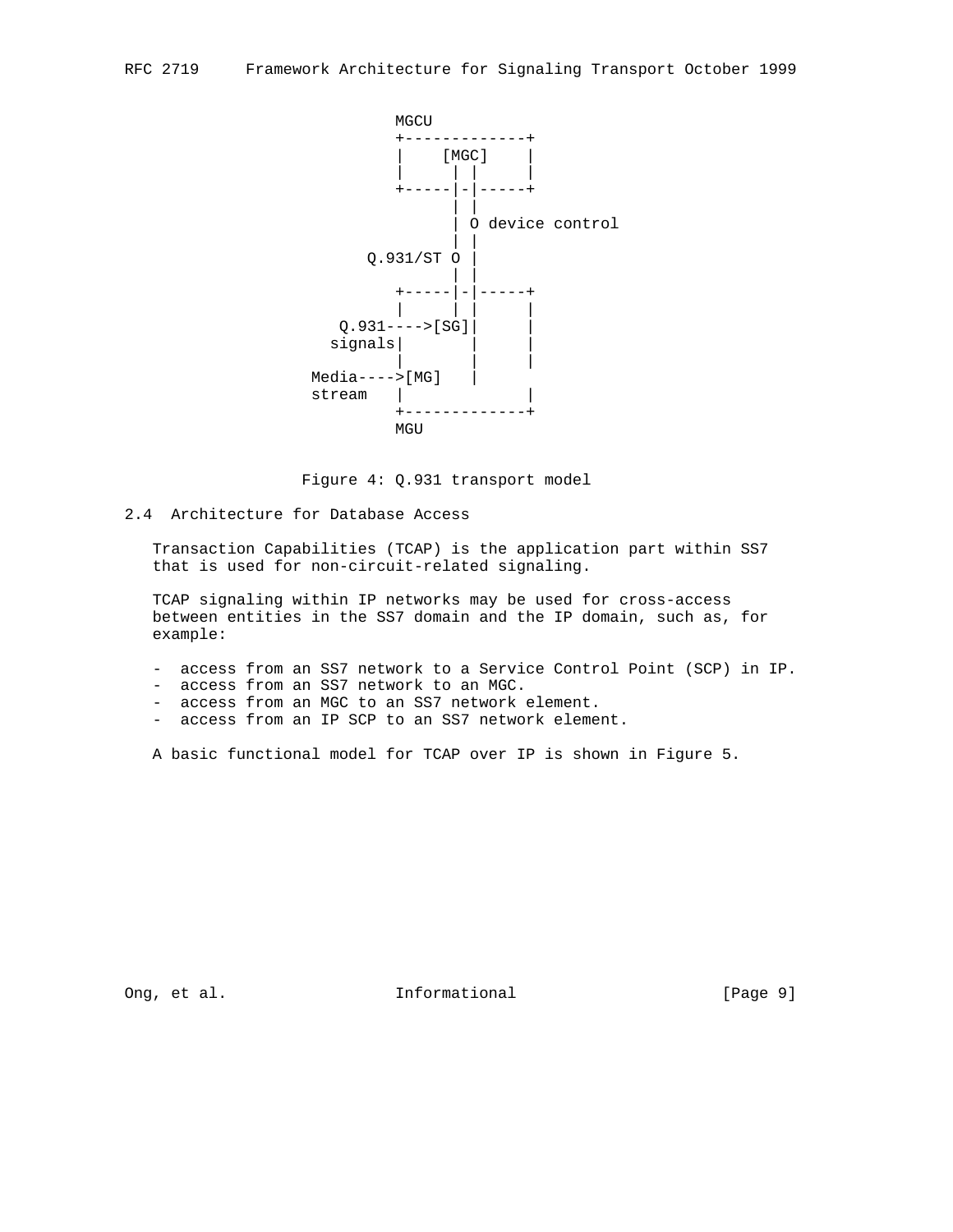

Figure 5: TCAP Signaling over IP

3. Protocol Architecture

 This section provides a series of examples of protocol architecture for the use of Signaling Transport (SIG).

3.1 Signaling Transport Components

 Signaling Transport in the protocol architecture figures below is assumed to consist of three components (see Figure 6):

- 1) an adaptation sub-layer that supports specific primitives, e.g., management indications, required by a particular SCN signaling application protocol.
- 2) a Common Signaling Transport Protocol that supports a common set of reliable transport functions for signaling transport.
- 3) a standard, unmodified IP transport protocol.

Ong, et al. 10. Informational 1. [Page 10]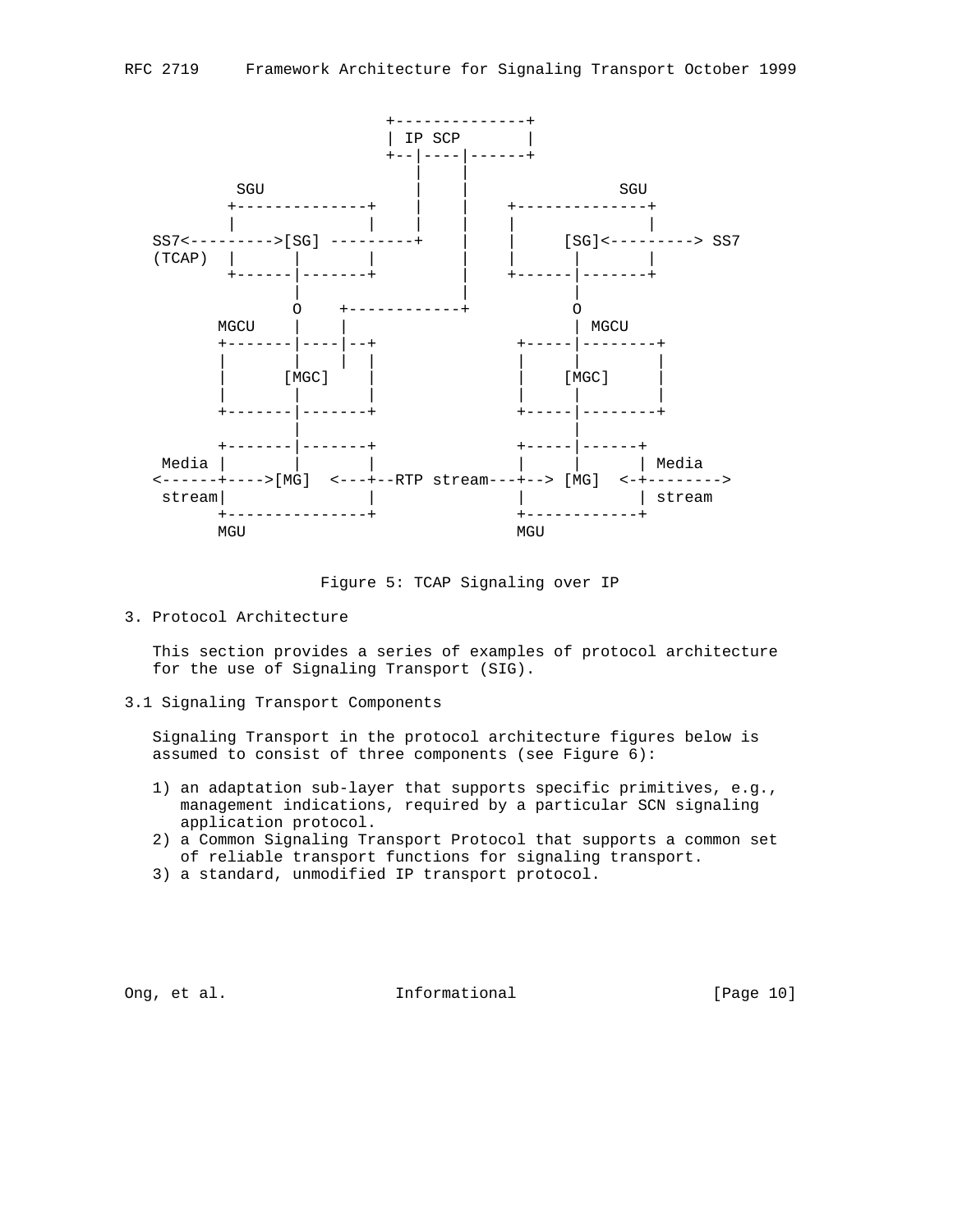

Figure 6: Signaling Transport Components

3.2. SS7 access for Media Gateway Control

 This section provides a protocol architecture for signaling transport supporting SS7 access for Media Gateway Control.

| ******<br>SS7<br>*SEP *--------<br>****** | ******* SS7<br>* STP *------* SG *-<br>******* | ******<br>ΙP<br>******                 | *******<br>$*$ MGC $*$<br>******* |
|-------------------------------------------|------------------------------------------------|----------------------------------------|-----------------------------------|
| ----+<br>ISUP                             |                                                |                                        | ISUP                              |
| ----+<br>MTP<br>$L1-3$                    | +----<br>MTP<br>$L1-3$                         | SIG<br>MTP<br>$L1 - 3 + - - - +$<br>IΡ | SIG<br>ΙP                         |

 STP - Signal Transfer Point SEP - Signaling End Point SG - Signaling Gateway SIG - Signaling Transport MGC - Media Gateway Controller

Figure 7: SS7 Access to MGC

Ong, et al. 10. Informational 1. [Page 11]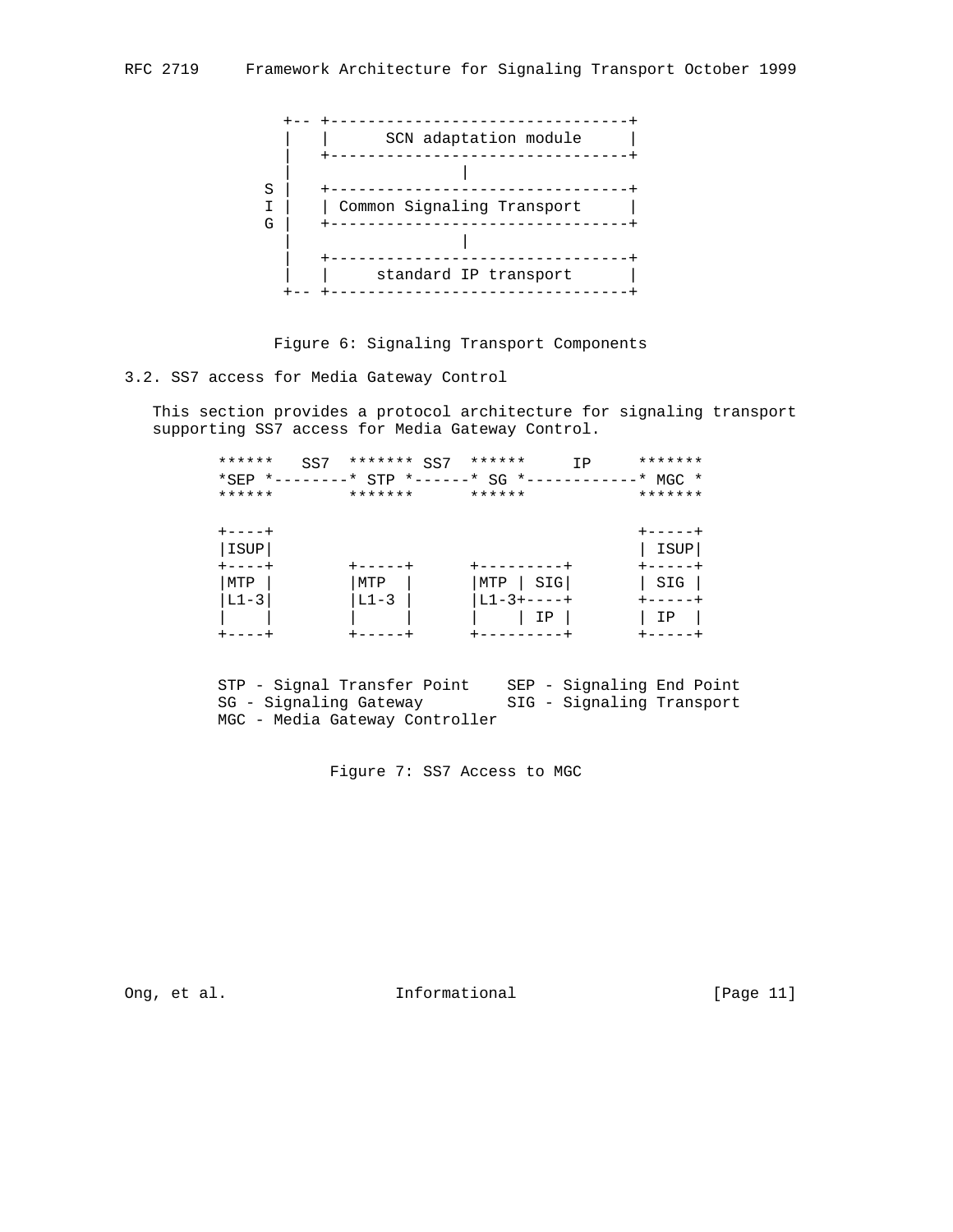#### 3.3. Q.931 Access to MGC

 This section provides a protocol architecture for signaling transport supporting ISDN point-to-point access (Q.931) for Media Gateway Control.

| ******<br>$*$ EP $*$ -<br>******           | ISDN | *********<br>SG/MG<br>*<br>$*$ $-$<br>********* | ΙP | *******<br>$\ast$<br>$MGC$ *<br>******* |
|--------------------------------------------|------|-------------------------------------------------|----|-----------------------------------------|
| $+ - - - - +$<br>Q931<br>$+ - - - - +$     |      |                                                 |    | Q931<br>----                            |
| <b>Q921</b><br>$\ddot{}$<br>$\overline{+}$ |      | SIG<br>Q921<br>$+ - - - +$                      |    | SIG<br>$+ - - - - +$                    |
|                                            |      | ΙP                                              |    | ΙP                                      |

 MG/SG - Media Gateway with SG function for backhaul EP - ISDN End Point

### Figure 8: ISDN Access

### 3.4. SS7 Access to IP/SCP

 This section provides a protocol architecture for database access, for example providing signaling between two IN nodes or two mobile network nodes. There are a number of scenarios for the protocol stacks and the functionality contained in the SIG, depending on the SS7 application.

 In the diagrams, SS7 Application Part (S7AP) is used for generality to cover all Application Parts (e.g. MAP, IS-41, INAP, etc). Depending on the protocol being transported, S7AP may or may not include TCAP. The interface to the SS7 layer below S7AP can be either the TC-user interface or the SCCP-user interface.

 Figure 9a shows the scenario where SCCP is the signaling protocol being transported between the SG and an IP Signaling Endpoint (ISEP), that is, an IP destination supporting some SS7 application protocols.

Ong, et al. 10. Informational 1. [Page 12]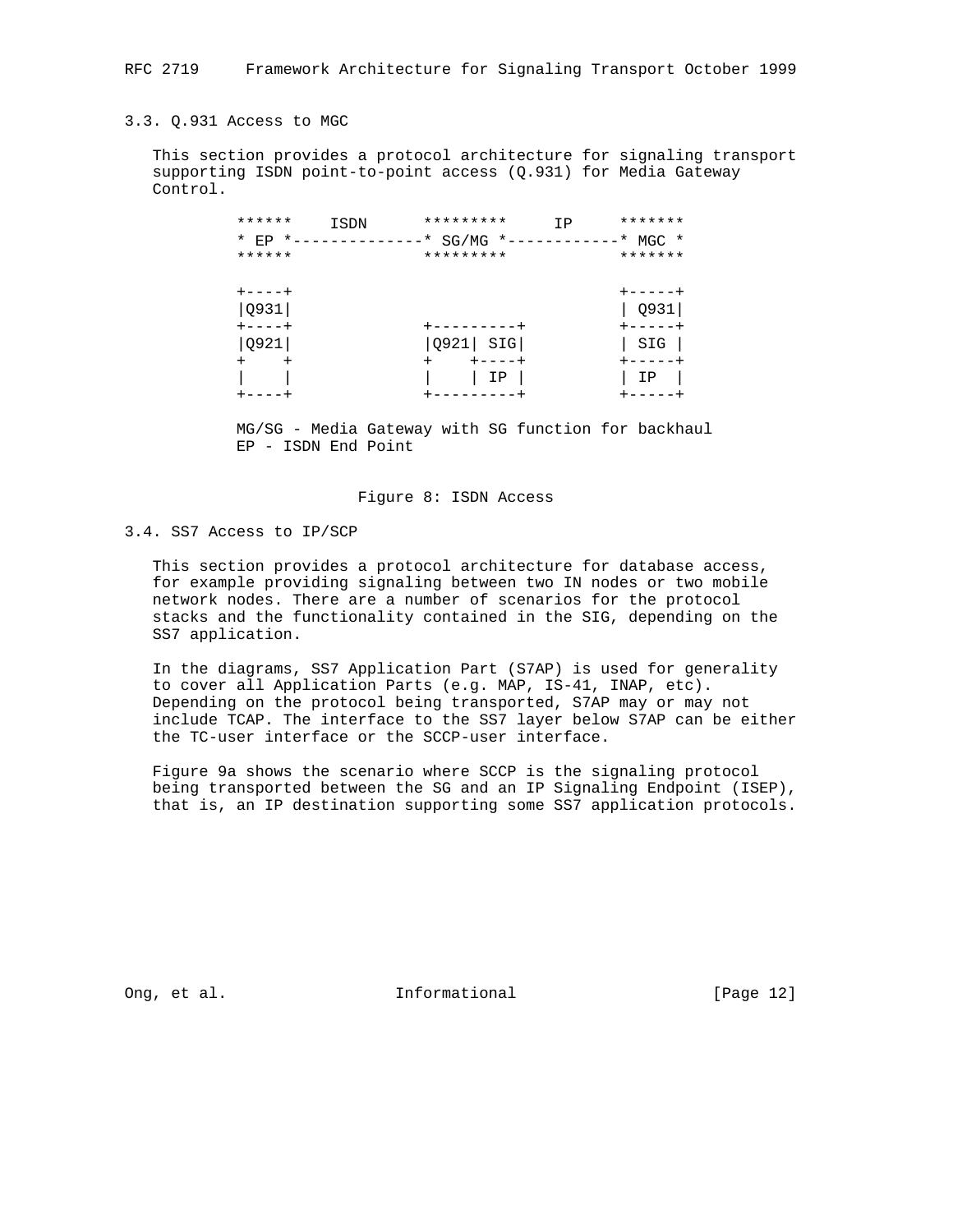|          | ******<br>SS7<br>****** | *******<br>SS7<br>*SEP *--------* STP *------* SG *-<br>******* | ******<br>******         | IP | *******<br>$*$ ISEP*<br>******* |
|----------|-------------------------|-----------------------------------------------------------------|--------------------------|----|---------------------------------|
|          | $+ - - - - - +$<br>S7AP |                                                                 |                          |    | S7AP                            |
|          | SCCP                    |                                                                 |                          |    | SCCP                            |
| MTP      |                         | MTP                                                             | -----<br>SIG<br>MTP      |    | SIG                             |
| $\,{}^+$ | +                       | $\,{}^+$<br>$^+$                                                | $\ddot{}$<br>----+<br>ΙP |    | ΙP                              |

Figure 9a: SS7 Access to IP node - SCCP being transported

 Figure 9b shows the scenario where S7AP is the signaling protocol being transported between SG and ISEP. Depending on the protocol being transported, S7AP may or may not include TCAP, which implies that SIG must be able to support both the TC-user and the SCCP-user interfaces.

| ******<br>SS7<br>*SEP *--------* STP<br>****** | ******* SS7<br>******* | ******<br>*------* SG *<br>****** | *******<br>ΙP<br>$*$ ISEP $*$<br>******* |
|------------------------------------------------|------------------------|-----------------------------------|------------------------------------------|
| S7AP                                           |                        | ----+---                          | S7AP                                     |
| <b>SCCP</b><br>MTP                             | MTP                    | SCCP<br>SIG<br>$+ - - - -$<br>MTP | SIG                                      |
| $\pm$<br>٠                                     | +<br>$\pm$             | $\ddot{}$<br>ΙP                   | ΙP                                       |

Figure 9b: SS7 Access to IP node - S7AP being transported

Ong, et al. **Informational** [Page 13]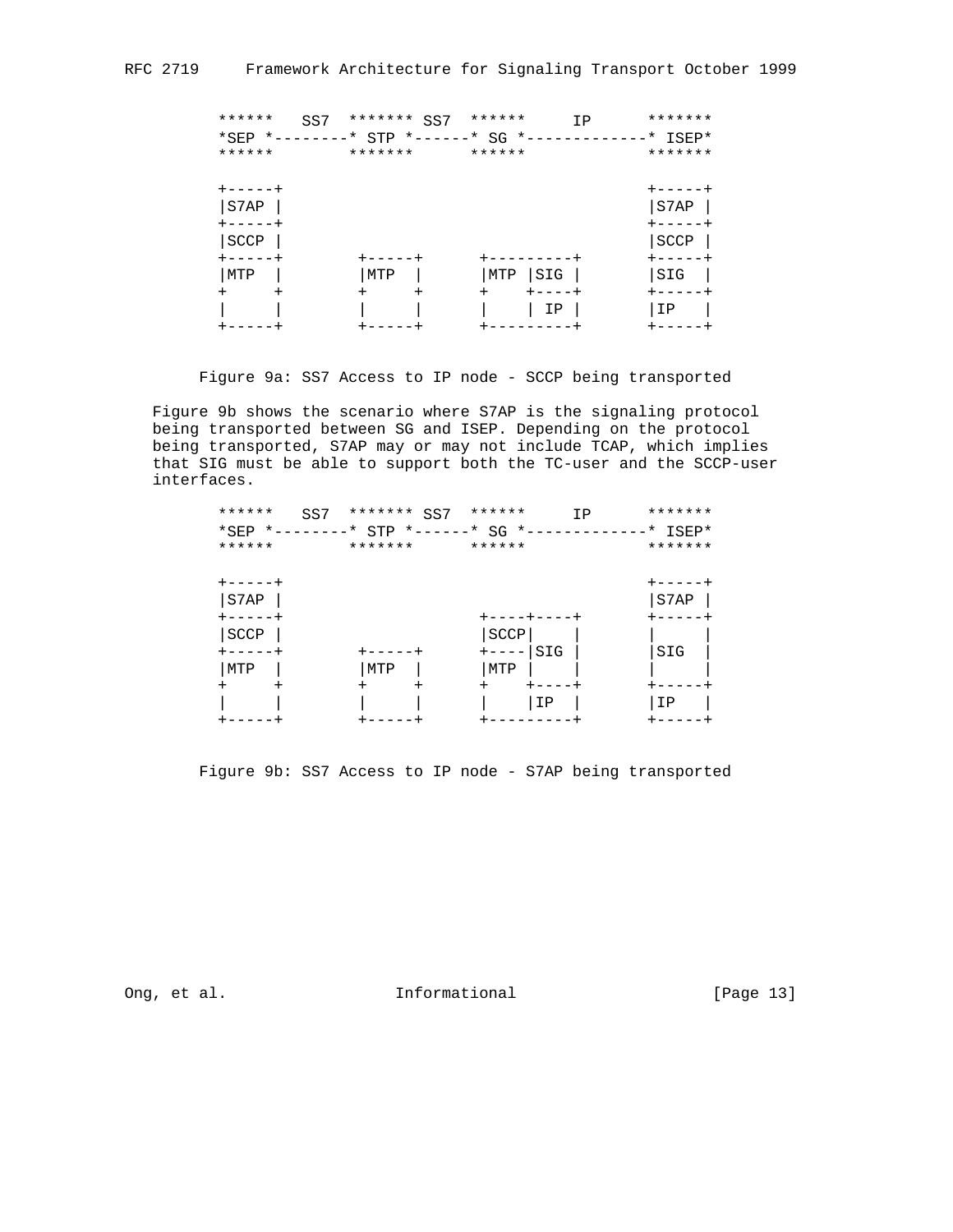3.5. SG to SG

 This section identifies a protocol architecture for support of signaling between two endpoints in an SCN signaling network, using signaling transport directly between two SGs.

 The following figure describes protocol architecture for a scenario with two SGs providing different levels of function for interworking of SS7 and IP. This corresponds to the scenario given in Figure 3.

 The SS7 User Part (S7UP) shown is an SS7 protocol using MTP directly for transport within the SS7 network, for example, ISUP.

 In this scenario, there are two different usage cases of SIG, one which transports MTP3 signaling, the other which transports ISUP signaling.

|        | ******<br>SS7    | ******<br>IP            | ******<br>TP                                     | ******        |
|--------|------------------|-------------------------|--------------------------------------------------|---------------|
|        |                  |                         | *SEP *-------* SG1*----------* SG2*-------*MGC * |               |
|        | ******           | ******                  | ******                                           | ******        |
|        |                  |                         |                                                  |               |
|        | $+ - - - - +$    |                         |                                                  | $+ - - - - +$ |
|        | S7UP             |                         |                                                  | S7UP          |
|        | $+ - - - - +$    |                         | +----+----+                                      |               |
|        | MTP3             |                         | MTP3                                             |               |
|        | $+ - - - - +$    | --------                | $+ - - - + SIG$                                  | SIG           |
|        | MTP2             | MTP2 SIG                | SIG                                              |               |
| $^{+}$ | $\ddot{}$<br>$+$ | $+ - - - - +$           |                                                  |               |
|        |                  | ΙP                      | ΙP                                               | ΙP            |
|        |                  | $+ - - - - + - - - - +$ | +----+----+                                      |               |

S7UP - SS7 User Part

### Figure 10: SG to SG Case 1

 The following figure describes a more generic use of SS7-IP interworking for transport of SS7 upper layer signaling across an IP network, where the endpoints are both SS7 SEPs.

Ong, et al. 10. Informational 1. [Page 14]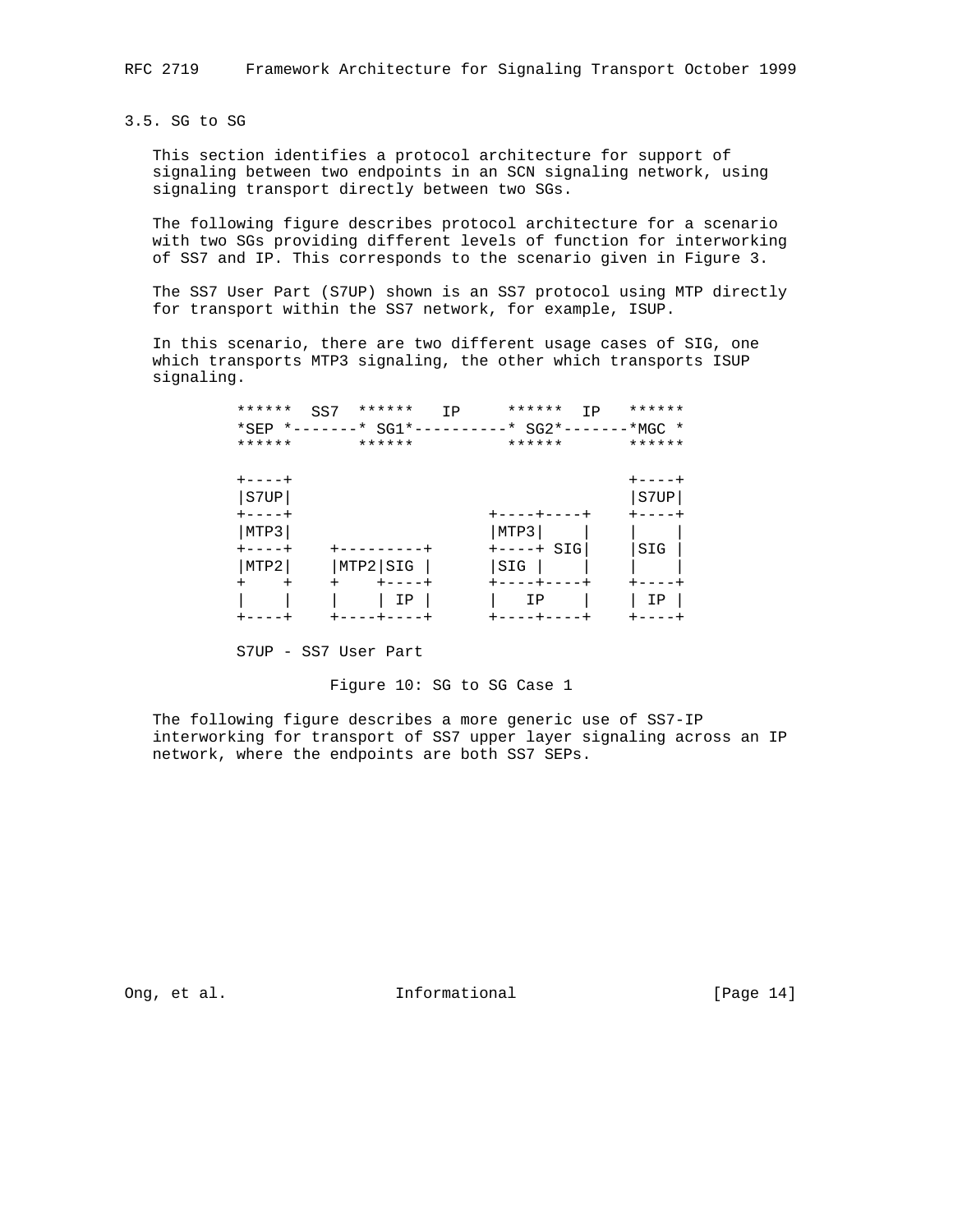| ******<br>******             | ******<br>SS7<br>IP<br>*SEP *--------* SG *------------* SG *--------*SEP *<br>****** | ******<br>SS7<br>******  | ******<br>******  |
|------------------------------|---------------------------------------------------------------------------------------|--------------------------|-------------------|
| $+ - - - - +$                |                                                                                       |                          |                   |
| S7UP                         |                                                                                       |                          | S7UP              |
| ----+<br>MTP3<br>$+ - - - +$ |                                                                                       | ------                   | MTP3              |
| MTP2<br>$\overline{+}$       | SIG<br>MTP2                                                                           | SIG<br>MTP2<br>$\ddot{}$ | MTP2<br>$\ddot{}$ |
| $\,{}^+$                     | ΙP                                                                                    | IΡ<br>----+-             | +                 |

Figure 11: SG to SG Case 2

- 4. Functional Requirements
- 4.1 Transport of SCN Signaling Protocols

 Signaling transport provides for the transport of native SCN protocol messages over a packet switched network.

Signaling transport shall:

 1) Transport of a variety of SCN protocol types, such as the application and user parts of SS7 (including MTP Level 3, ISUP, SCCP, TCAP, MAP, INAP, IS-41, etc.) and layer 3 of the DSS1/PSS1 protocols (i.e. Q.931 and QSIG).

 2) Provide a means to identify the particular SCN protocol being transported.

 3) Provide a common base protocol defining header formats, security extensions and procedures for signaling transport, and support extensions as necessary to add individual SCN protocols if and when required.

 4) In conjunction with the underlying network protocol (IP), provide the relevant functionality as defined by the appropriate SCN lower layer.

 Relevant functionality may include (according to the protocol being transported):

- flow control

- in sequence delivery of signaling messages within a control stream

Ong, et al. 10. Informational 1. [Page 15]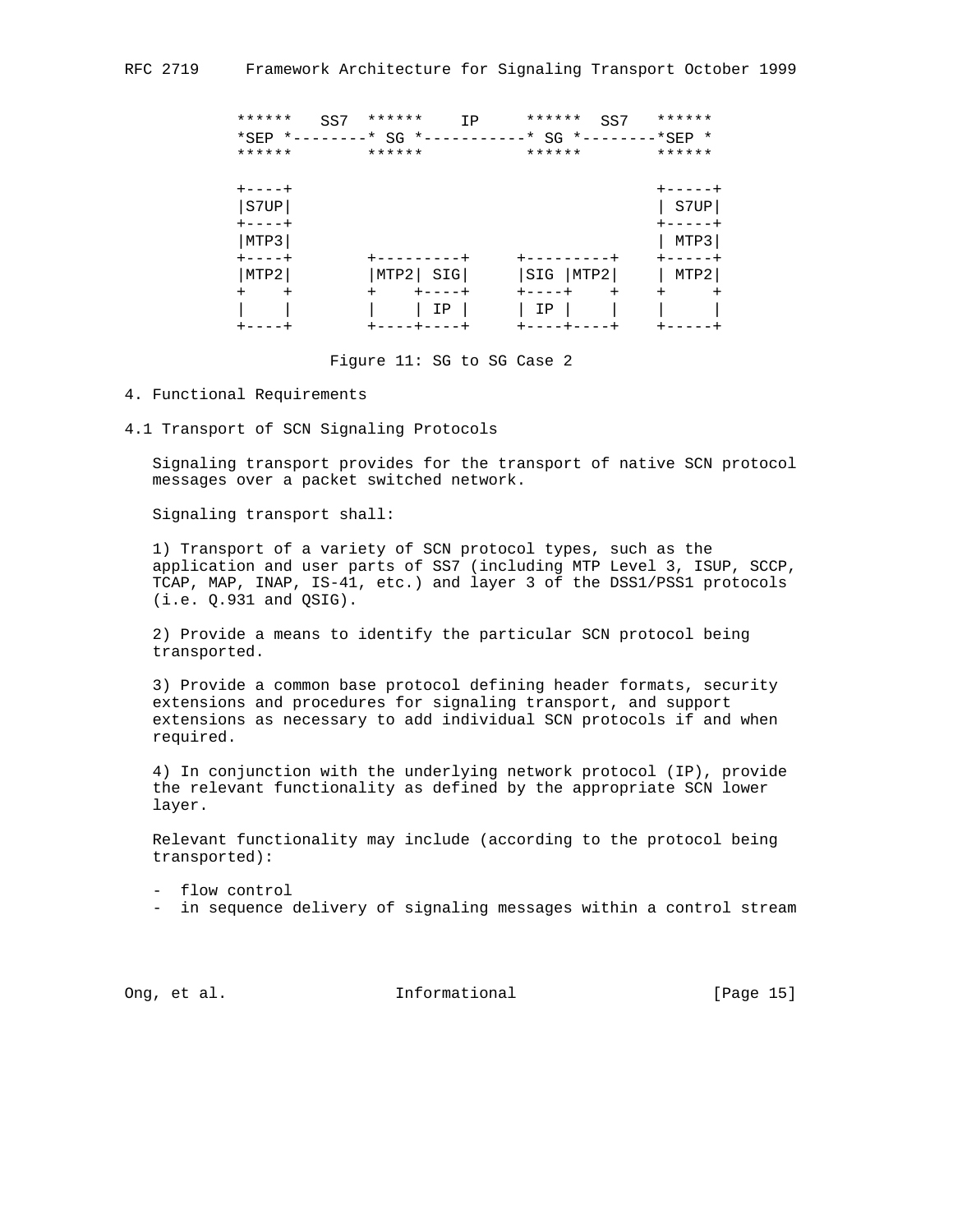- logical identification of the entities on which the signaling messages originate or terminate
- logical identification of the physical interface controlled by the signaling message
- error detection
- recovery from failure of components in the transit path
- retransmission and other error correcting methods
- detection of unavailability of peer entities.

For example:

- if the native SCN protocol is ISUP or SCCP, the relevant functionality provided by MTP2/3 shall be provided.
- if the native SCN protocol is TCAP, the relevant functionality provided by SCCP connectionless classes and MTP 2/3 shall be supported.
- if the native SCN protocol is Q.931, the relevant functionality provided by Q.921 shall be supported.
- if the native SCN protocol is MTP3, the relevant functionality of MTP2 shall be supported.

 5) Support the ability to multiplex several higher layer SCN sessions on one underlying signaling transport session. This allows, for example, several DSS1 D-Channel sessions to be carried in one signaling transport session.

 In general, in-sequence delivery is required for signaling messages within a single control stream, but is not necessarily required for messages that belong to different control streams. The protocol should if possible take advantage of this property to avoid blocking delivery of messages in one control stream due to sequence error within another control stream. The protocol should also allow the SG to send different control streams to different destination ports if desired.

 6) Be able to transport complete messages of greater length than the underlying SCN segmentation/reassembly limitations. For example, signaling transport should not be constrained by the length limitations defined for SS7 lower layer protocol (e.g. 272 bytes in the case of narrowband SS7) but should be capable of carrying longer messages without requiring segmentation.

 7) Allow for a range of suitably robust security schemes to protect signaling information being carried across networks. For example, signaling transport shall be able to operate over proxyable sessions, and be able to be transported through firewalls.

Ong, et al. 10. Informational 1. [Page 16]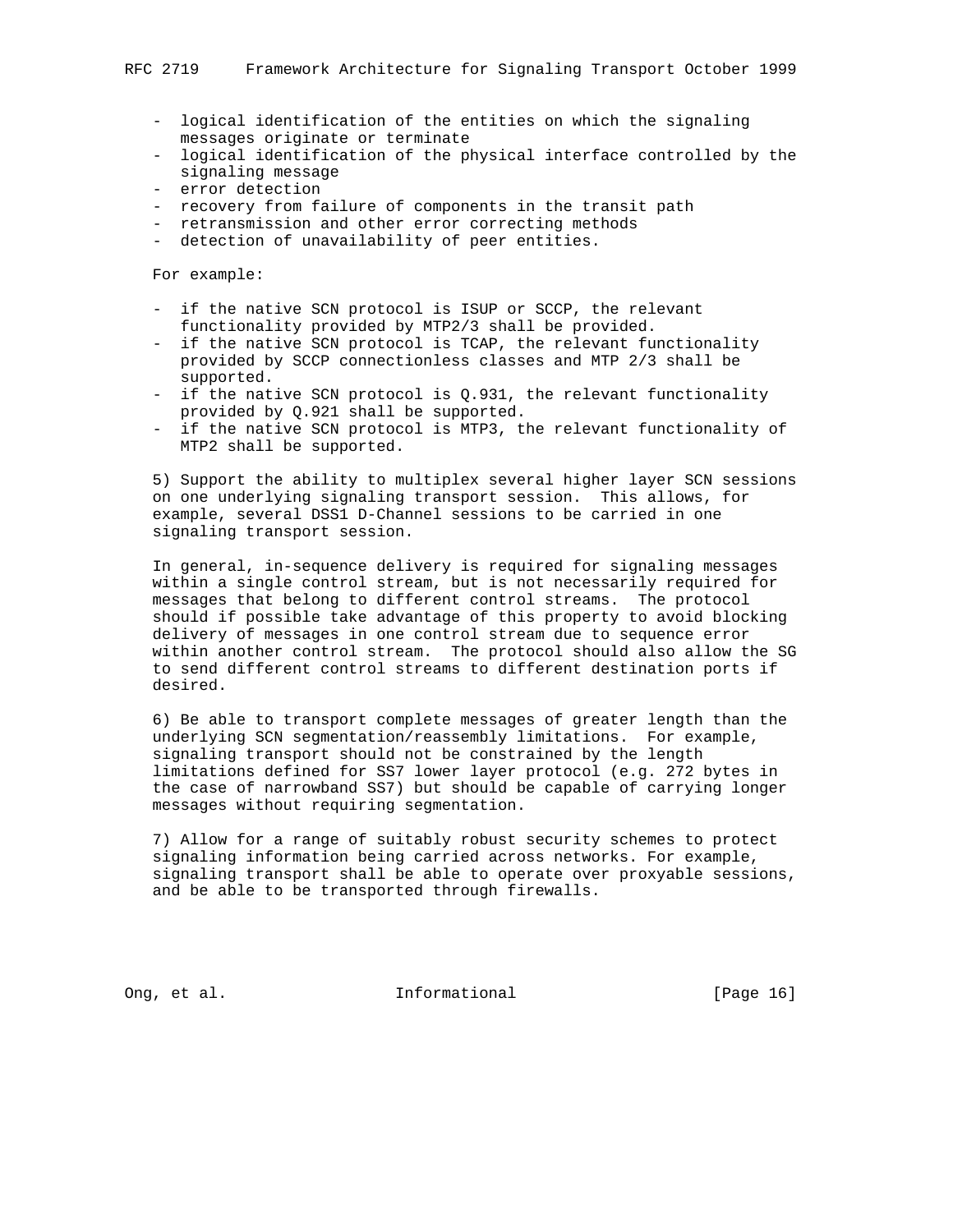8) Provide for congestion avoidance on the Internet, by supporting appropriate controls on signaling traffic generation (including signaling generated in SCN) and reaction to network congestion.

4.2 Performance of SCN Signaling Protocols

 This section provides basic values regarding performance requirements of key SCN protocols to be transported. Currently only message-based SCN protocols are considered. Failure to meet these requirements is likely to result in adverse and undesirable signaling and call behavior.

4.2.1 SS7 MTP requirements

 The performance requirements below have been specified for transport of MTP Level 3 network management messages. The requirements given here are only applicable if all MTP Level 3 messages are to be transported over the IP network.

- Message Delay
	- MTP Level 3 peer-to-peer procedures require response within 500 to 1200 ms. This value includes round trip time and processing at the remote end. Failure to meet this limitation will result in the initiation of error procedures for specific timers, e.g., timer T4 of ITU-T Recommendation Q.704.

4.2.2 SS7 MTP Level 3 requirements

 The performance requirements below have been specified for transport of MTP Level 3 user part messages as part of ITU-T SS7 Recommendations [SS7].

- Message Loss
	- no more than 1 in 10E+7 messages will be lost due to transport failure
- Sequence Error

 - no more than 1 in 10E+10 messages will be delivered out-of sequence (including duplicated messages) due to transport failure

- Message Errors
	- no more than 1 in 10E+10 messages will contain an error that is undetected by the transport protocol (requirement is 10E+9 for ANSI specifications)

Ong, et al. **Informational** [Page 17]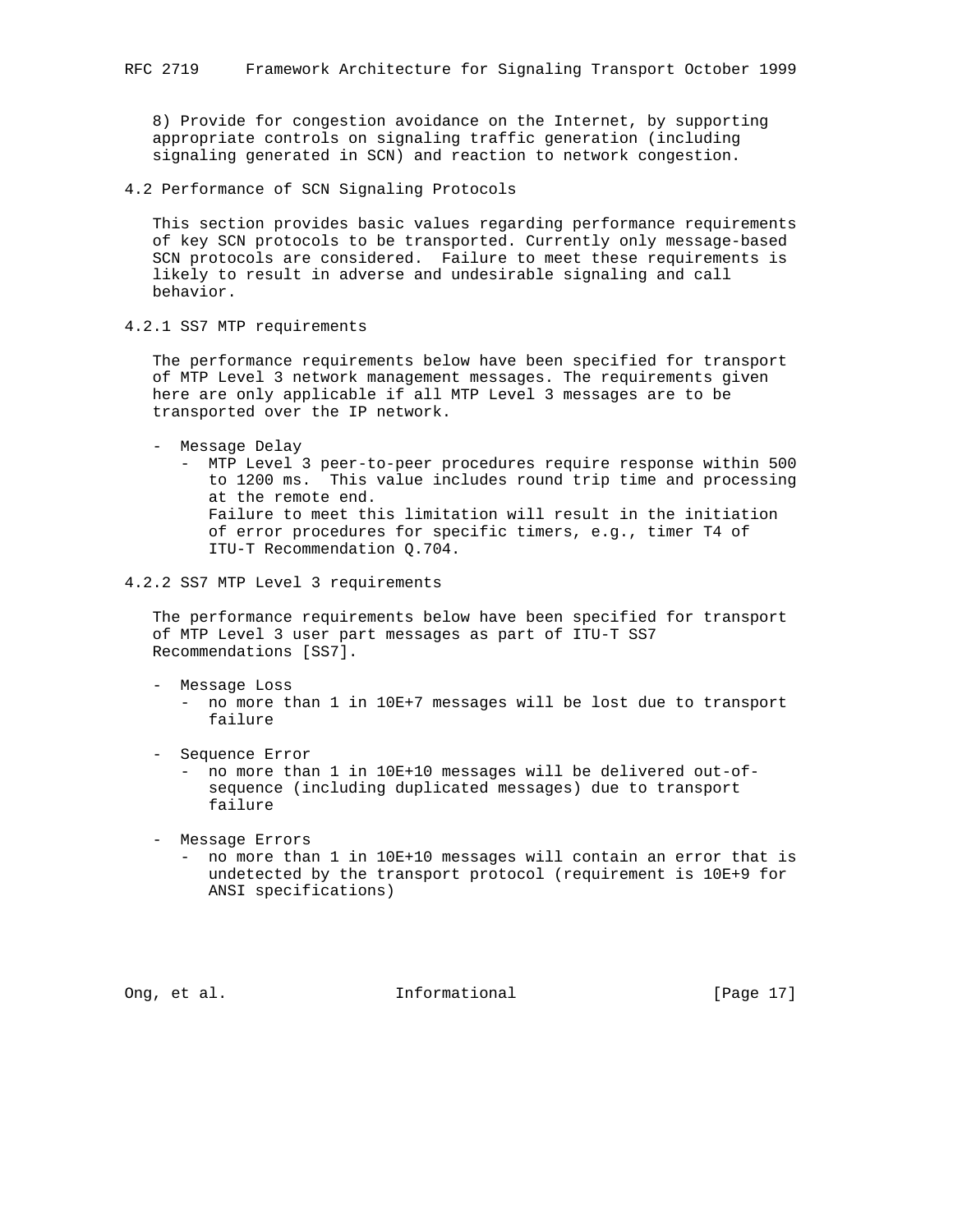- Availability
	- availability of any signaling route set is 99.9998% or better, i.e., downtime 10 min/year or less. A signaling route set is the complete set of allowed signaling paths from a given signaling point towards a specific destination.
- Message length (payload accepted from SS7 user parts) - 272 bytes for narrowband SS7, 4091 bytes for broadband SS7
- 4.2.3 SS7 User Part Requirements

 More detailed analysis of SS7 User Part Requirements can be found in [Lin].

ISUP Message Delay - Protocol Timer Requirements

 - one example of ISUP timer requirements is the Continuity Test procedure, which requires that a tone generated at the sending end be returned from the receiving end within 2 seconds of sending an IAM indicating continuity test. This implies that one way signaling message transport, plus accompanying nodal functions need to be accomplished within 2 seconds.

ISUP Message Delay - End-to-End Requirements

 - the requirement for end-to-end call setup delay in ISUP is that an end-to-end response message be received within 20-30 seconds of the sending of the IAM. Note: while this is the protocol guard timer value, users will generally expect faster response time.

TCAP Requirements - Delay Requirements

- TCAP does not itself define a set of delay requirements. Some work has been done [Lin2] to identify application-based delay requirements for TCAP applications.
- 4.2.4 ISDN Signaling Requirements

Q.931 Message Delay

 - round-trip delay should not exceed 4 seconds. A Timer of this length is used for a number of procedures, esp. RELASE/RELEASE COMPLETE and CONNECT/CONNECT ACK where excessive delay may result in management action on the channel, or release of a call being set up. Note: while this value is indicated by protocol timer specifications, faster response time is normally expected by the user.

Ong, et al. **Informational** [Page 18]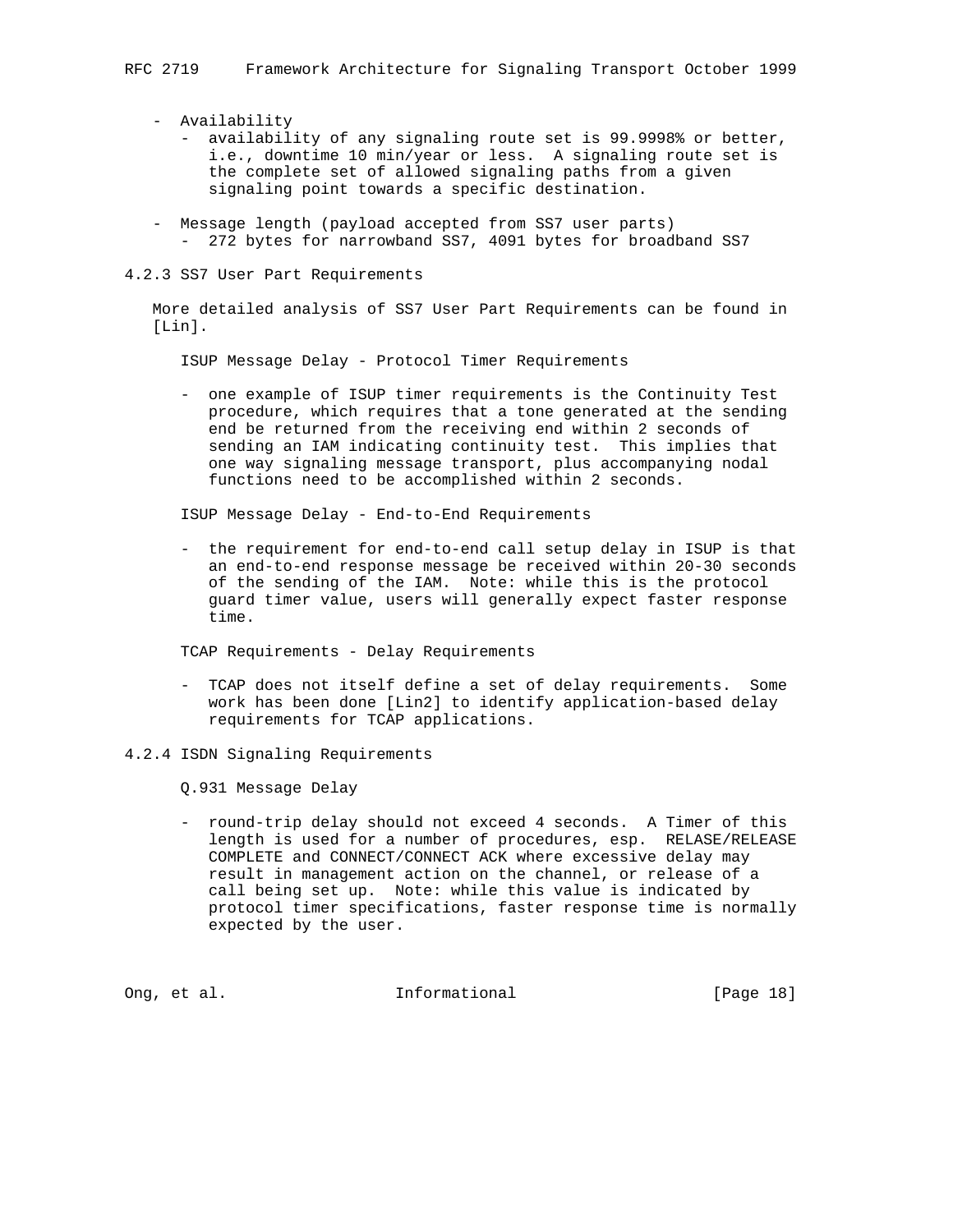- 12 sec. timer (T309) is used to maintain an active call in case of loss of the data link, pending re-establishment. The related ETSI documents specify a maximum value of 4 seconds while ANSI specifications [T1.607] default to 90 seconds.

5. Management

 Operations, Administration & Management (OA&M) of IP networks or SCN networks is outside the scope of SIGTRAN. Examples of OA&M include legacy telephony management systems or IETF SNMP managers. OA&M implementors and users should be aware of the functional interactions of the SG, MGC and MG and the physical units they occupy.

- 6. Security Considerations
- 6.1 Security Requirements

 When SCN related signaling is transported over an IP network two possible network scenarios can be distinguished:

- Signaling transported only within an Intranet; Security measures are applied at the discretion of the network owner.
- Signaling transported, at least to some extent, in the public Internet; The public Internet should be regarded generally as an "insecure" network and usage of security measures is required.

Generally security comprises several aspects

- Authentication: It is required to ensure that the information is sent to/from a known and trusted partner.
- Integrity: It is required to ensure that the information hasn't been modified while in transit.
- Confidentiality: It might be sometimes required to ensure that the transported information is encrypted to avoid illegal use.
- Availability: It is required that the communicating endpoints remain in service for authorized use even if under attack.

Ong, et al. 10. Informational 1. [Page 19]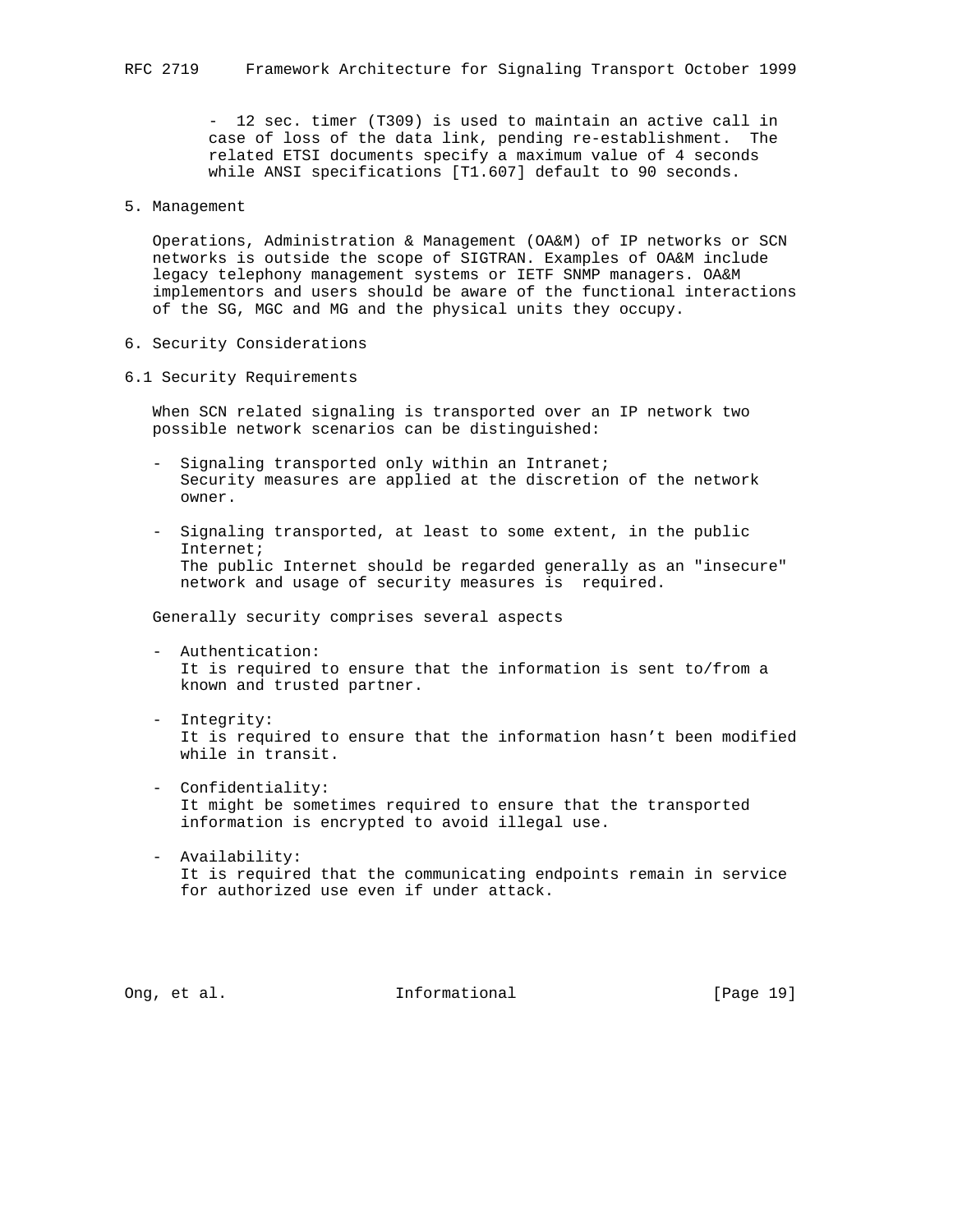6.2 Security Mechanisms Currently Available in IP Networks

 Several security mechanisms are currently available for use in IP networks.

 - IPSEC ([RFC2401]): IPSEC provides security services at the IP layer that address the above mentioned requirements. It defines the two protocols AH and ESP respectively that essentially provide data integrity and data confidentiality services.

 The ESP mechanism can be used in two different modes: - Transport mode; - Tunnel mode.

 In Transport mode IPSEC protects the higher layer protocol data portion of an IP packet, while in Tunnel mode a complete IP packet is encapsulated in a secure IP tunnel.

 If the SIG embeds any IP addresses outside of the SA/DA in the IP header, passage through a NAT function will cause problems. The same is true for using IPsec in general, unless an IPsec ready RSIP function is used as described in RFC 2663 [NAT].

 The use of IPSEC does not hamper the use of TCP or UDP as the underlying basis of SIG. If automated distribution of keys is required the IKE protocol ([RFC2409]) can be applied.

 - SSL, TLS ([RFC2246]): SSL and TLS also provide appropriate security services but operate on top of TCP/IP only.

 It is not required to define new security mechanisms in SIG, as the use of currently available mechanisms is sufficient to provide the necessary security. It is recommended that IPSEC or some equivalent method be used, especially when transporting SCN signaling over public Internet.

Ong, et al. 1000 and 1000 and 1000 and 1000 and 1000 and 1000 and 1000 and 1000 and 1000 and 1000 and 1000 and 1000 and 1000 and 1000 and 1000 and 1000 and 1000 and 1000 and 1000 and 1000 and 1000 and 1000 and 1000 and 100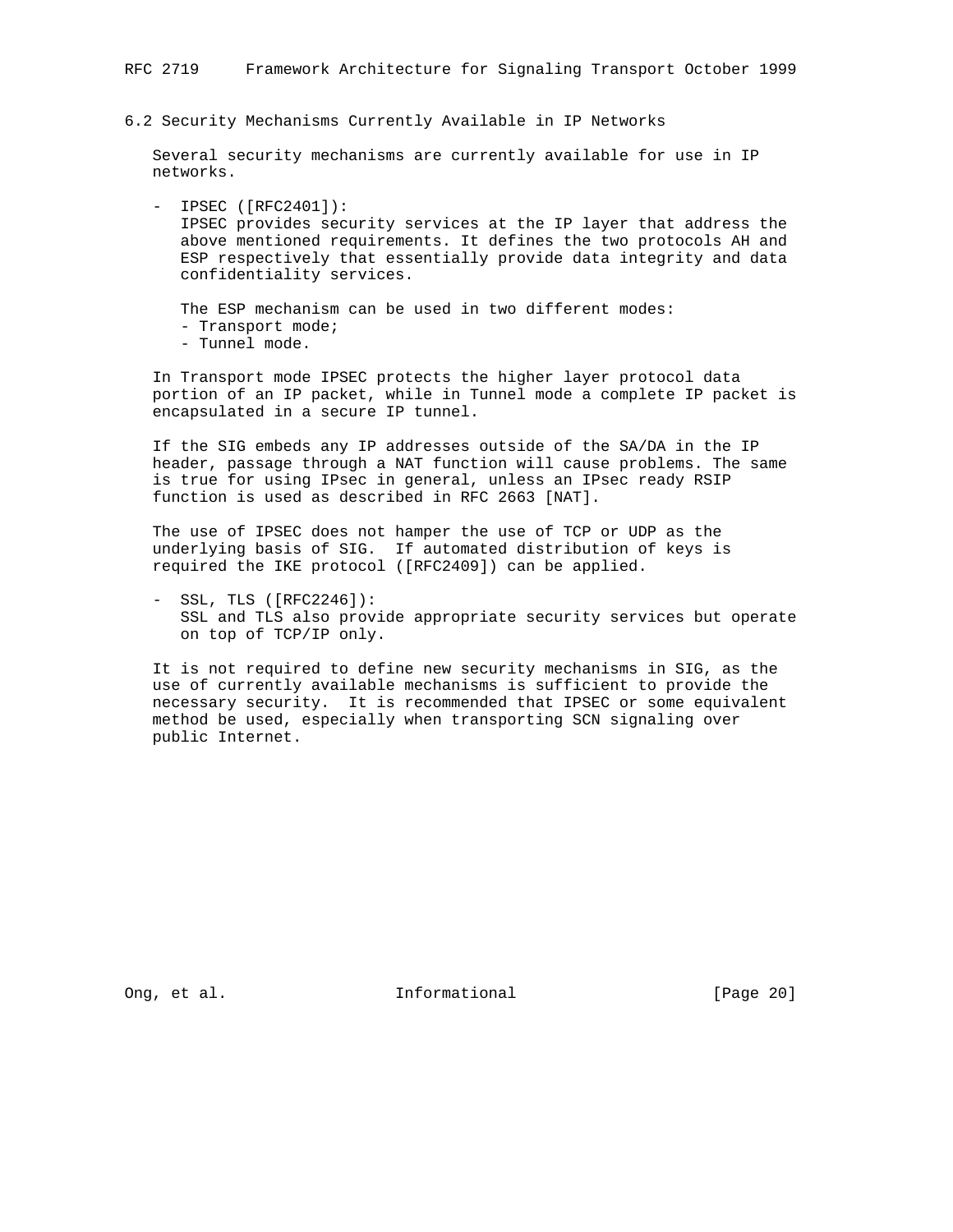## 7. Abbreviations

 CAS Channel-Associated Signaling DSS1 Digital Subscriber Signaling INAP Intelligent Network Application Part ISEP IP Signaling End Point ISUP Signaling System 7 ISDN User Part MAP Mobile Application Part MG Media Gateway MGU Media Gateway Unit MGC Media Gateway Controller MGCU Media Gateway Controller Unit MTP Signaling System 7 Message Transfer Part PLMN Public Land Mobile Network PSTN Public Switched Telephone Network S7AP SS7 Application Part S7UP SS7 User Part SCCP SS7 Signaling Connection Control Part SCN Switched Circuit Network SEP Signaling End Point SG Signaling Gateway SIG Signaling Transport protocol stack SS7 Signaling System No. 7 TCAP Signaling System 7 Transaction Capabilities Part

## 8. Acknowledgements

 The authors would like to thank K. Chong, I. Elliott, Ian Spiers, Al Varney, Goutam Shaw, C. Huitema, Mike McGrew and Greg Sidebottom for their valuable comments and suggestions.

9. References

| [ NAT ]     | Srisuresh P. and M. Holdrege, "IP Network Address<br>Translator (NAT) Terminology and Considerations", RFC<br>2663, August 1999.                                                                                                                           |
|-------------|------------------------------------------------------------------------------------------------------------------------------------------------------------------------------------------------------------------------------------------------------------|
| [PSS1/OSIG] | ISO/IEC 11572 Ed. 2 (1997-06), "Information technology<br>- Telecommunications and information exchange between<br>systems - Private Integrated Services Network - Circuit<br>mode bearer services - Inter-exchange signalling<br>procedures and protocol" |
|             | [Q.931/DSS1] ITU-T Recommendation Q.931, ISDN user-network interface<br>layer 3 specification (5/98)                                                                                                                                                       |

[SS7] ITU-T Recommendations Q.700-775, Signalling System No. 7

Ong, et al. **Informational** [Page 21]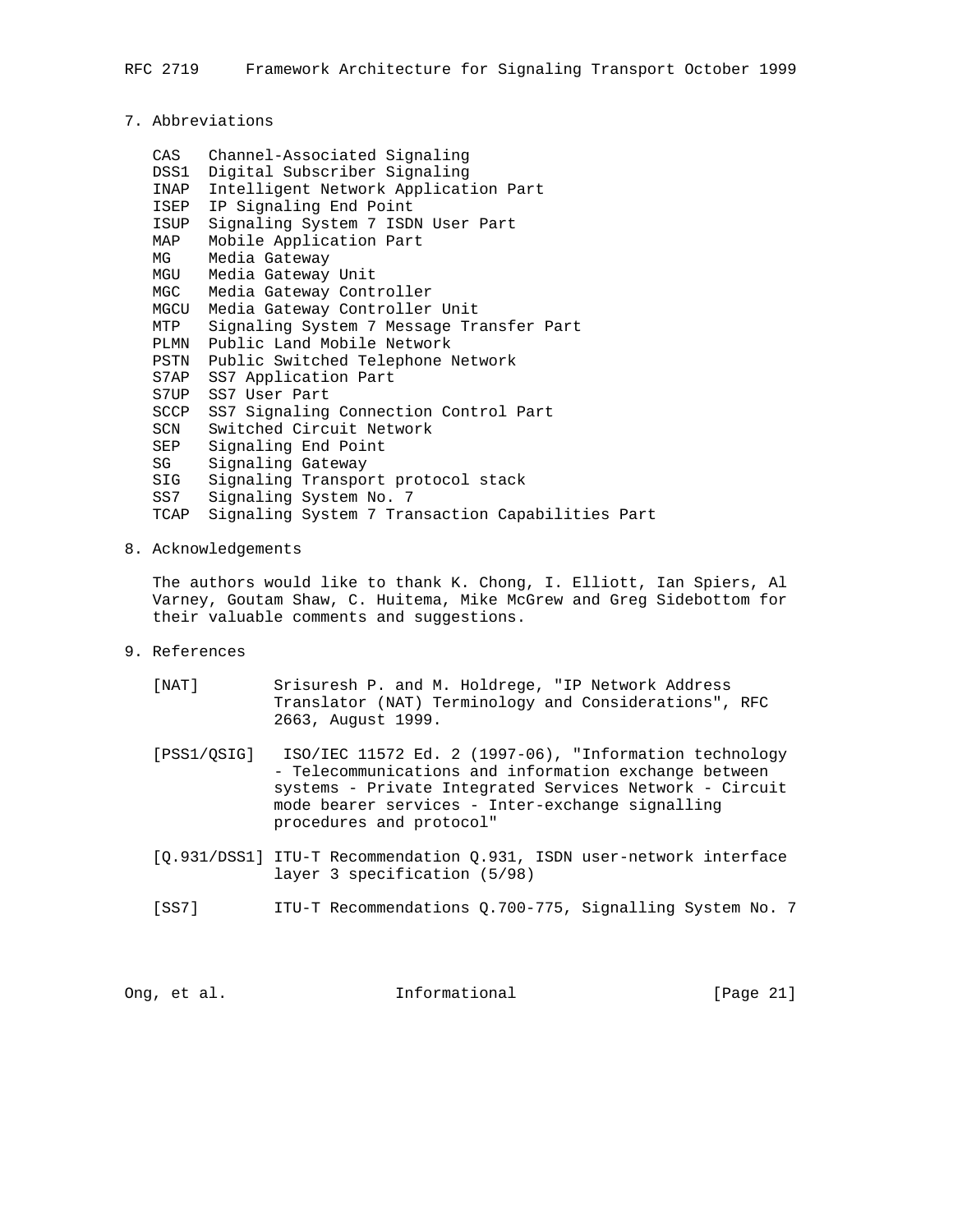| RFC 2719   | Framework Architecture for Signaling Transport October 1999    |
|------------|----------------------------------------------------------------|
| [SS7 MTP]  | ITU-T Recommendations 0.701-6, Message Transfer Part of<br>SS7 |
| FT1 6071 - | ANST T1 607-1998 Digital Subscriber Signaling System           |

- [T1.607] ANSI T1.607-1998, Digital Subscriber Signaling System Number 1 (DSS1) - Layer 3 Signaling Specification for Circuit-Switched Bearer Services
- [Lin] Lin, H., Seth, T., et al., "Performance Requirements for Signaling in Internet Telephony", Work in Progress.
- [Lin2] Lin, H., et al., "Performance Requirements for TCAP Signaling in Internet Telephony", Work in Progress.
- [RFC2246] Dierks, T. and C. Allen, "The TLS Protocol Version 1.0", RFC 2246, January 1999.
- [RFC2409] Harkins, D. and C. Carrel, "The Internet Key Exchange (IKE)", RFC 2409, November 1998.
- [RFC2401] Kent, S. and R. Atkinson, "Security Architecture for the Internet Protocol", RFC 2401, November 1998.

Authors' Addresses

 Lyndon Ong Nortel Networks 4401 Great America Parkway Santa Clara, CA 95054, USA

EMail: long@nortelnetworks.com

 Ian Rytina Ericsson Australia 37/360 Elizabeth Street Melbourne, Victoria 3000, Australia

EMail: ian.rytina@ericsson.com

 Matt Holdrege Lucent Technologies 1701 Harbor Bay Parkway Alameda, CA 94502 USA

EMail: holdrege@lucent.com

Ong, et al. **Informational** [Page 22]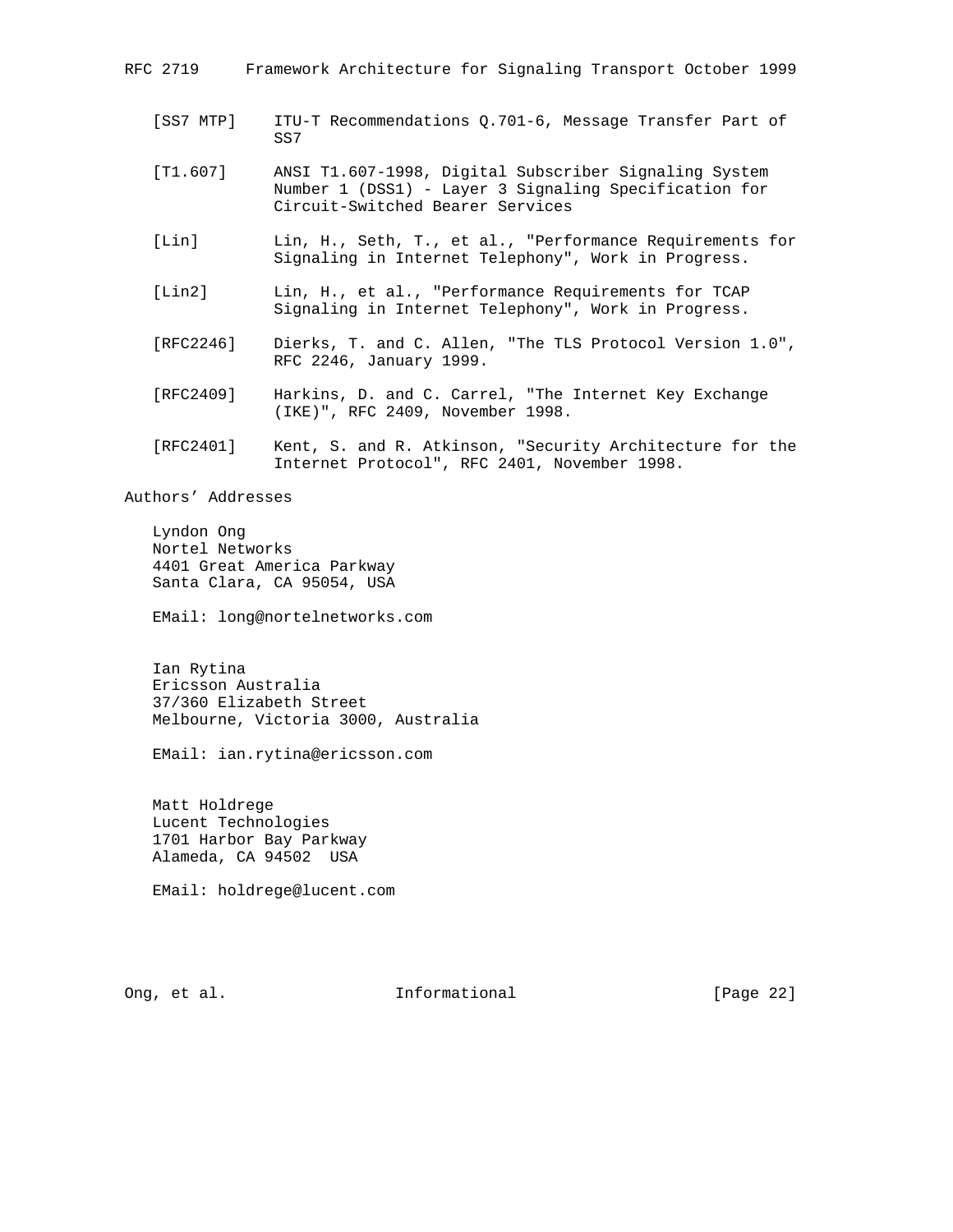Lode Coene Siemens Atea Atealaan 34 Herentals, Belgium EMail: lode.coene@siemens.atea.be Miguel-Angel Garcia Ericsson Espana Retama 7 28005 Madrid, Spain EMail: Miguel.A.Garcia@ericsson.com Chip Sharp Cisco Systems 7025 Kit Creek Road Res Triangle Pk, NC 27709, USA EMail: chsharp@cisco.com Imre Juhasz Telia Sweden EMail: imre.i.juhasz@telia.se Haui-an Paul Lin Telcordia Technologies Piscataway, NJ, USA EMail: hlin@research.telcordia.com HannsJuergen Schwarzbauer SIEMENS AG Hofmannstr. 51 81359 Munich, Germany EMail: HannsJuergen.Schwarzbauer@icn.siemens.de

Ong, et al. **Informational** [Page 23]